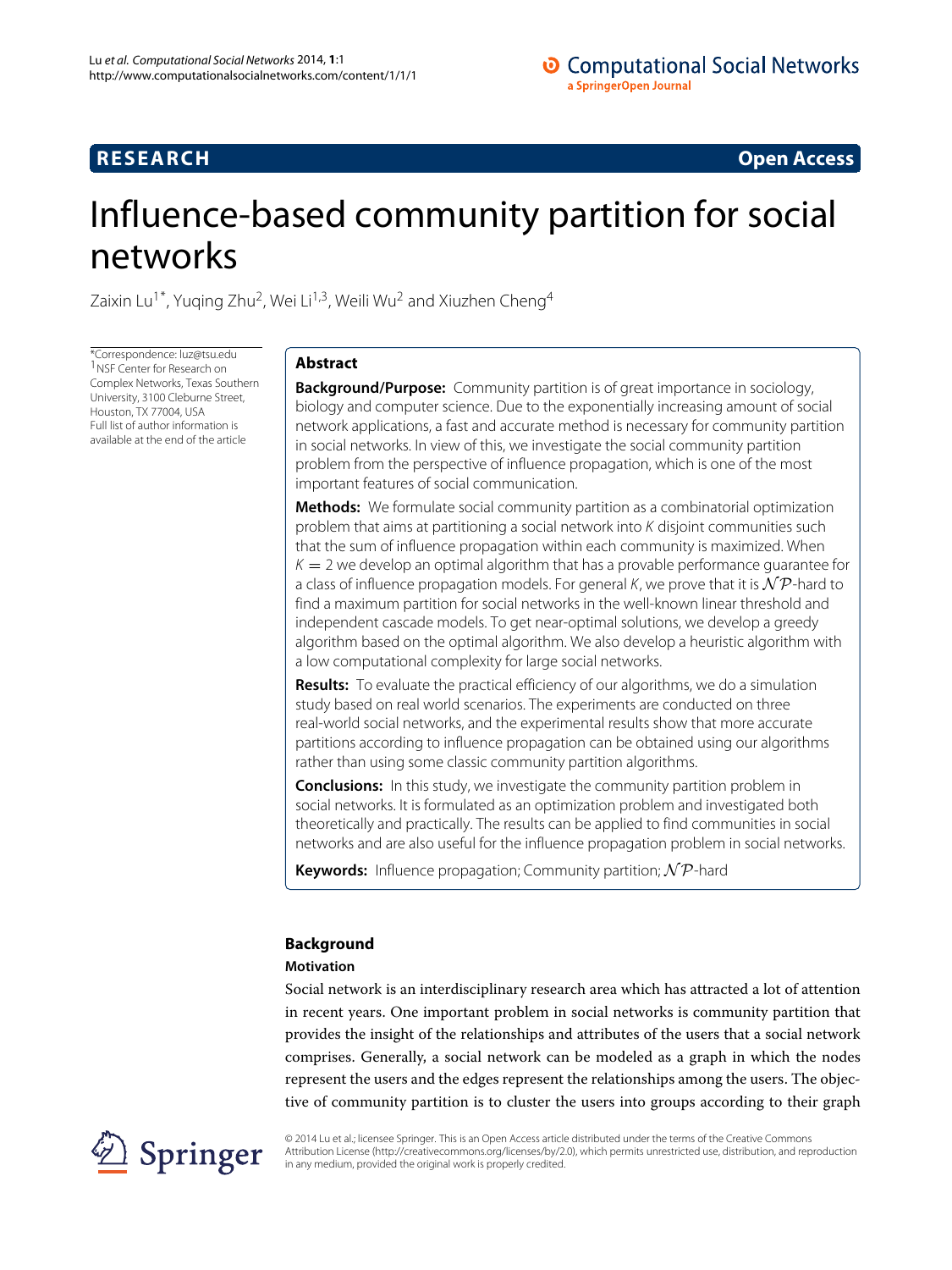topology [\[1-](#page-16-0)[8\]](#page-16-1). Another important problem in social networks is influence propagation. It is one of the most important features of social communication and plays a significant role in a variety of affairs such as diffusion of medical innovations and popularization of new technologies. For example, the influence maximization problem, with the objective of finding a small set of users in a social network as seeds to trigger a large influence propagation, has wide applications in viral marketing [\[9](#page-16-2)[-13\]](#page-16-3).

Due to the nondeterminacy of human behaviors, the influence propagation is mostly studied in probabilistic models such as the Linear Threshold (LT) model and Independent Cascade (IC) model [\[14](#page-16-4)[-16\]](#page-16-5), that is, the behaviors and decisions of users are uncertain and depend on the behaviors of others. For example, a user's adoption of a new product may have impacts on their friends, whose adoptions may further influence others. Therefore, probabilistic models are more suitable than deterministic models for simulating an influence propagation in social networks. Unfortunately, one important issue however is that the expected influence propagation through the entire social network is hard to estimate for most probabilistic models such as LT and IC [\[15](#page-16-6)[,16\]](#page-16-5). Therefore, many works (e.g., [\[15](#page-16-6)[-17\]](#page-16-7)) construct a local area for each user and use the local influence propagation instead of the global one. But in some large social networks, there may be millions of users so that it is impossible to construct local areas for all the users.

There are also many works studying community-based algorithms for influence maximization, assuming that influence propagates rarely across different communities. However, based on our observation, there are few works done on community partition aiming specially at influence propagation in social networks. The performance of communitybased algorithms cannot be guaranteed unless there exists an accurate influence-based community partition. In this paper, we investigate the problem inherent in the question that how to partition a social network into disjoint communities in terms of influence propagation. We believe this study is useful for the influence maximization problem and possibly activates further research and potential applications of community in social networks.

#### <span id="page-1-0"></span>**Related work**

Community partition is of great importance not only for social networks but also for areas such as computer networks and biology networks. There are lots of works done on community partition in general networks (e.g., [\[6,](#page-16-8)[8](#page-16-1)[,18](#page-17-0)[,19\]](#page-17-1)), and much effort has been devoted to formalizing the intuition that a community is a set of nodes having more connections with each other while fewer connections with the remainder of the network. The first investigation for community partition were done by Weiss et al. [\[20\]](#page-17-2). For subsequent approaches, there are mainly four categories: hierarchy-based methods [\[1,](#page-16-0)[2\]](#page-16-9), spectrum-based methods [\[3](#page-16-10)[,4\]](#page-16-11), density-based methods [\[5\]](#page-16-12) and modularity-based methods [\[6](#page-16-8)[-8,](#page-16-1)[21](#page-17-3)[-29\]](#page-17-4). Particularly, Newman's notion of modularity [\[6,](#page-16-8)[8\]](#page-16-1), which considers the internal connectivity with reference to a randomized model, has been a very popular measure for community partition in general networks. In spite of the excellent performance on many real-world networks, this family of approaches usually has 'resolution limit' problems, i.e., modularity-based methods favor larger communities and fail to discover communities of small sizes [\[25](#page-17-5)[,30\]](#page-17-6). Therefore some works investigate new methods for detecting communities, such as the self-reference methods and the comparative methods [\[18\]](#page-17-0). In addition, in [\[19\]](#page-17-1), Hu et al. proposed an algorithm from the node's point of view to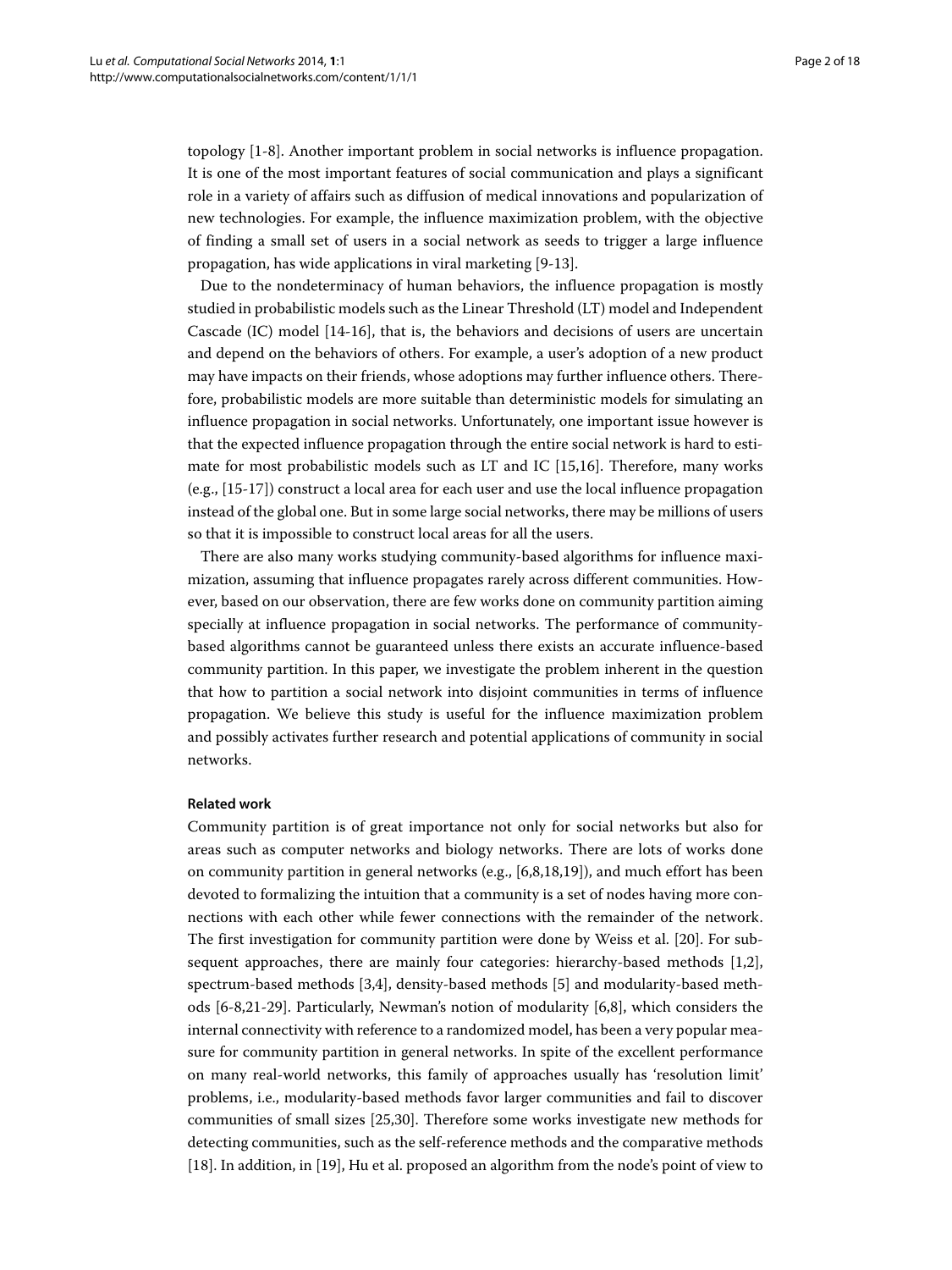incorporate nodes into a community with the largest attractive force. In [\[31\]](#page-17-7), Zhang et al. proposed an algorithm from the aspect of combinatorial optimization to partition nodes into disjoint parts. There are also many works which view communities from different perspectives. To learn more about the large body of works in community partition, please refer to [\[29](#page-17-4)[,32-](#page-17-8)[37\]](#page-17-9).

Besides community partition, influence propagation is also an important issue in social networks. Domingos and Richardson in [\[13\]](#page-16-3) and [\[12\]](#page-16-13) first proposed general descriptive models for influence propagation in social networks. In [\[14\]](#page-16-4), Kempe et al. formulated the influence propagation as an optimization problem, namely, influence maximization. They proved that the greedy algorithm has a provable performance guarantee for the LT and IC models. However, how to evaluate the expected influence propagation for selecting the nodes with the maximum marginal gain was left as an open problem, and the greedy algorithm in [\[14\]](#page-16-4) was implemented by Monte Carlo (MC) simulation. After that many researchers started to investigate how to compute the influence propagation efficiently and a large volume of methods (e.g.,  $[15,16,38]$  $[15,16,38]$  $[15,16,38]$ ) have been proposed for the LT and IC models. Meanwhile, there are also many works investigating new influence propagation models (e.g., [\[39](#page-17-11)[,40\]](#page-17-12)) to approach the real-world scenarios.

Due to the nature of the communities, applying the research of community partition into influence propagation is promising. In [\[17\]](#page-16-7), Wang et al. proposed a community-based greedy algorithm for mining the most influential nodes. In [\[41\]](#page-17-13), Li et al. further proposed an algorithm for influence maximization in online social networks. They assume that each node's influence propagation is limited to the community it resides and thus they evaluate the influence propagation within each community to improve the computational efficiency. There are also many works for influence propagation or other social network applications taking the advantage of community structures (please see e.g., [\[42](#page-17-14)[-45\]](#page-17-15) for recent works).

#### **Our contribution**

Although there are a lot of works done on general community partition, based on our observation, there are few works done on community partition for influence propagation. In view of this, we investigate how to partition a social network into communities according to influence propagation. Our main contributions are as follows:

- 1. We formally define the influence-based community partition problem as a combinatorial optimization problem with the objective of partitioning a social network into *K* disjoint communities such that the sum of influence propagation within each community is maximized. We call the problem Maximum *K*-Community Partition (M*K*CP). The motivation is to keep as much influence propagation as possible after the partition and reduce the estimation errors caused using local influence propagation increased of the global one.
- 2. When  $K = 2$ , i.e., partition a social network into two disjoint parts, we develop an optimal algorithm for a class of influence propagation models. For general *K*, we prove there exists no polynomial time algorithm unless  $P = \mathcal{NP}$  for M*KCP* in the well-known LT and IC models, and a greedy algorithm based on the two partition algorithm is exhibited. We also develop a fast heuristic algorithm with a low computational complexity in case that the social network is very large.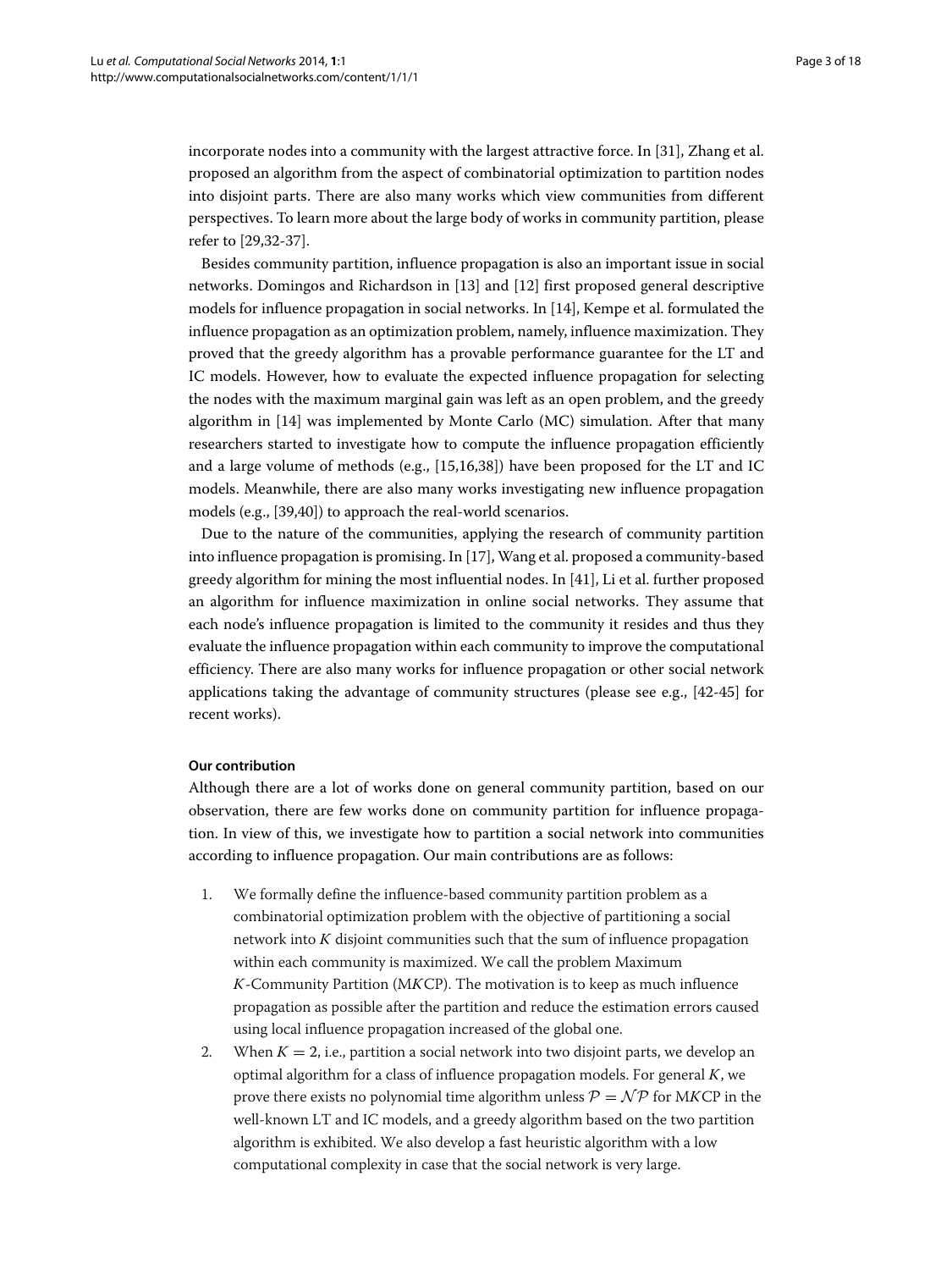3. We conduct simulation on real-world social networks to demonstrate the practical efficiency of the proposed algorithms. The influence propagation is based on the well-known LT and IC models, and the experimental results show that significantly better partitions can be obtained using our algorithms rather than using some community partition methods that are not specialized for influence propagation.

#### **Paper organization**

The rest of this paper is organized as follows. In ['Problem description'](#page-3-0) section, we give the background information, including the notation and problem definition. In ['Methods'](#page-5-0) section, we present our algorithms as well as the theoretical analysis of both the proposed algorithms and the M*K*CP problem. In ['Results and discussion'](#page-11-0) section, we show the simulation results on some real-world social networks. In ['Conclusions'](#page-15-0) section, we conclude the paper.

#### <span id="page-3-0"></span>**Problem description**

In this study, we formulate a social network as a simple directed graph without selfloops, where nodes represent users and edges represent relationships among the users. We first introduce some notations and then present the M*K*CP problem based on the notations.

- 1. For a social network *G*, we denote by  $V = \{1, 2, ..., n\}$  the set of nodes and  $E = \{(i, j)\}$  the set of directed edges. A directed edge  $(i, j)$  denotes that there exists a chance of influence propagation between nodes *i* and *j* where *i* is the sender and *j* is the receiver. For each node  $i \in V$ , we denote by  $p(i)$   $(0 \le p(i) \le 1)$  the probability that node *i* would produce an influence propagation or would share an idea with others through the social network. For example, in the Twitter social network, *p(i)* should be related to the number of tweets *i* posts periodically. For each edge  $(i, j) \in E$ , we denote by  $w(i, j)$  the influential degree from node *i* to node *j*, which depends on their closeness and the probability  $p(i)$  for node *i*.
- 2. Let *K* denote the number of communities. We denote by  $c_i \in \{1, 2, \ldots, K\}$  the community identifier of node *i*. We denote by  $C_k = \{i | c_i = k\}$  the set of nodes with community identifier  $k$  ( $1 \leq k \leq K$ ). For each pair of nodes *i* and *j* in the same set *C<sub>k</sub>*, we denote by  $p_{C_k}(i, j)$  ( $0 \leq p_{C_k}(i, j) \leq 1$ ) the probability that node *j* receives the influence from node *i* through propagation within community *Ck*.
- 3. For a community  $C_k$  and a node  $i \in C_k$ , we denote by  $\sigma_{C_k}(i)$  the influence propagation of node *i* within community  $C_k$ , i.e.,  $\sigma_{C_k}(i) = \sum_{j \in (C_k \setminus i)} p_{C_k}(i,j)$ . For any nonempty subset  $D \subseteq C_k$ , we denote by  $\sigma_{C_k}(D)$ , the sum of influence propagation within community  $C_k$  for every node in *D*, i.e.,  $\sigma_{C_k}(D) = \sum_{i \in D} \sigma_{C_k}(i)$ . For simplicity, we let  $\sigma(X)$  denote  $\sigma_X(X)$  for community *X* and in the rest of this paper we call  $\sigma(\cdot)$  the influence propagation function for community  $\cdot$ .

The probability that node *j* receives the influence from node *i* not only depends on the influential degree  $w(i, j)$  but also depends on the network topology and the influence propagation model. For example, in the LT model, the sum of influence node *j* receives can be formulated as  $\sum_{i\in N_{\text{active}}(j)}w(i,j)$  where  $N_{\text{active}}(j)$  denotes the set of active nodes around  $j$  and  $\sum_{i\in N_{\text{active}}(j)}w(i,j)\leq 1.$  The influence propagation runs in discrete steps. At any time *t*, a node  $j \in V$  becomes active when  $\sum_{i \in N_{\text{active}}(j)} w(i,j) \geq \lambda(j)$  where  $\lambda(j)$  is a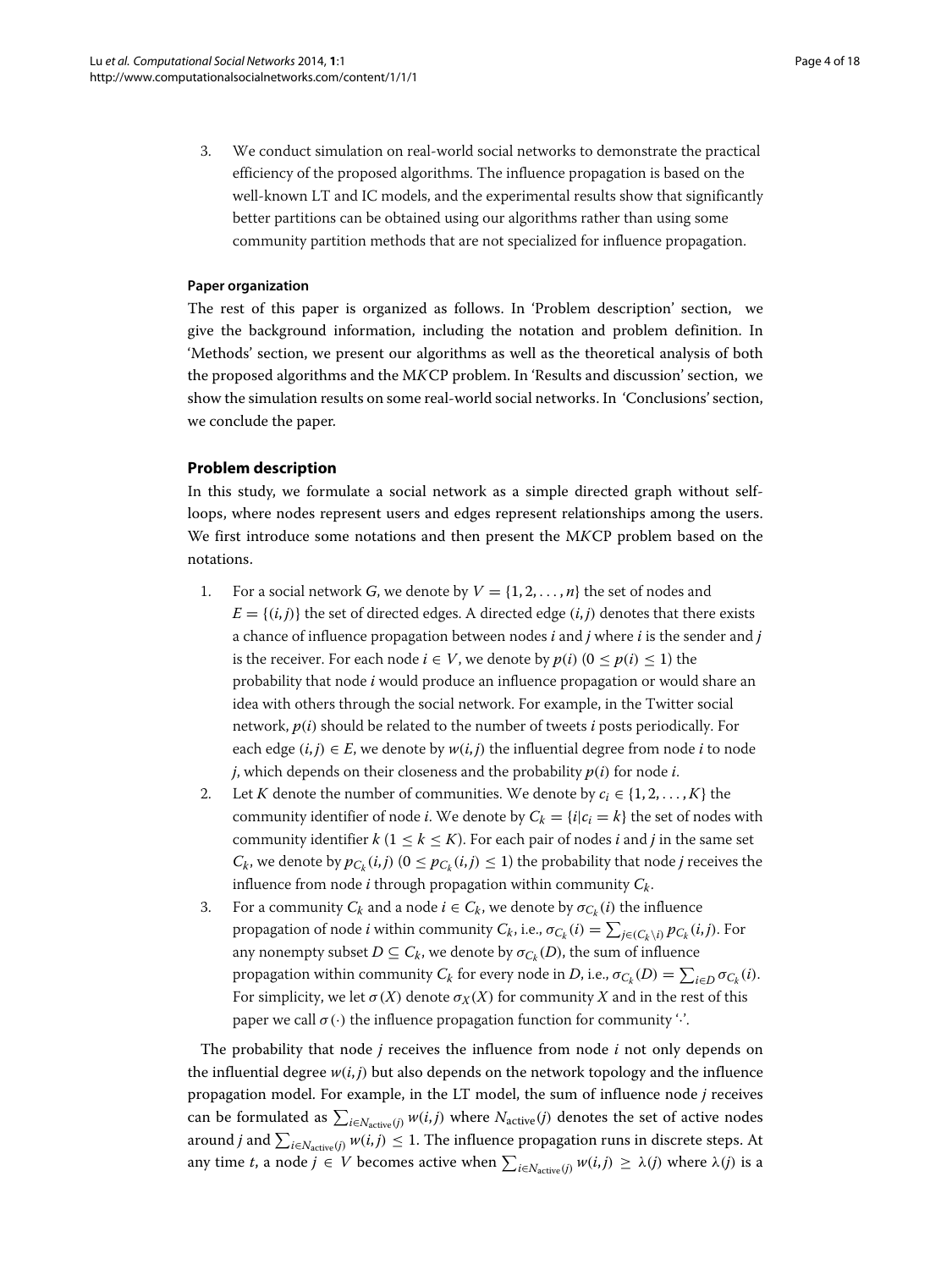threshold selected uniformly at random between 0 and 1. Therefore in the LT model, for any community  $C_k$ ,  $p_{C_k}(i,j)$  is the probability that *j* is eventually active when *i* is initially active. As an example shown in Figure [1,](#page-4-0) the numbers on the edges and nodes denote the influential degrees and random thresholds. Assume that all the nodes are in the same community and node  $u$  is a seed, then all the white nodes (including node  $y$ ) can be activated by node *u*, because they can either be activated by *u* or by paths from *u*. All the black nodes (*p*, *q* and *w*) cannot be activated by node *u*, even though *q* is a direct outgoing neighbor of *u*. Therefore in the LT model,  $p_{C_k}(i, j)$  not only depends on the influential degree *w(i*, *j)*. We next present the definitions of *K*-valid disjoint partition (*K*-VDP) and the M*K*CP problem.

<span id="page-4-1"></span>**Definition 1.** (*K*-*VDP*). Given a graph *G(V*, *E)* as a social network, a *K*-*valid disjoint partition*  $P$  is a collection of  $K$  sets { $C_1$ ,  $C_2$ ,  $\ldots$ ,  $C_K$ } satisfying: (1)  $\bigcup_{k=1}^{K} (C_k) = V$  and  $(2) \forall i \neq j, C_i ∩ C_j = ∅.$ 

Let *K* be an integer no less than 2. According to Definition [1,](#page-4-1) a *K*-VDP is a partition of *V* into *K* nonempty subsets such that each node is in exact one subset. We denote the influence propagation function for a *K*-VDP {*C*<sub>1</sub>, *C*<sub>2</sub>, ..., *C<sub>K</sub>*} by  $f(C_1, C_2, \ldots, C_K)$  =  $\sum_{k=1}^{K} \sigma(C_k)$  and we want to maximize  $f(C_1, C_2, \ldots, C_K)$ . The formal definition of M*K*CP is given in Definition [2.](#page-4-2)

<span id="page-4-2"></span>**Definition 2.** (*MKCP*). Given a graph *G* as a social network, an influence propagation model *I* (such as IC or LT) and an integer  $K \geq 2$ , Maximum *K*-Community Partition (M*K*CP) is the problem of finding a partition  $P = \{C_1, C_2, \ldots, C_K\}$  of *K* subsets of nodes,

maximize 
$$
f(C_1, C_2,..., C_K) = \sum_{k=1}^{K} \sigma(C_k)
$$
 (1)

subject to  $\{C_1, C_2, \ldots, C_K\}$  is a *K*-VDP for *G*.

Consider the node set *V* as a single community, we have

<span id="page-4-0"></span>

$$
f({V}) = \sum_{i \in V} \sum_{j \in V \setminus \{i\}} p_V(i,j).
$$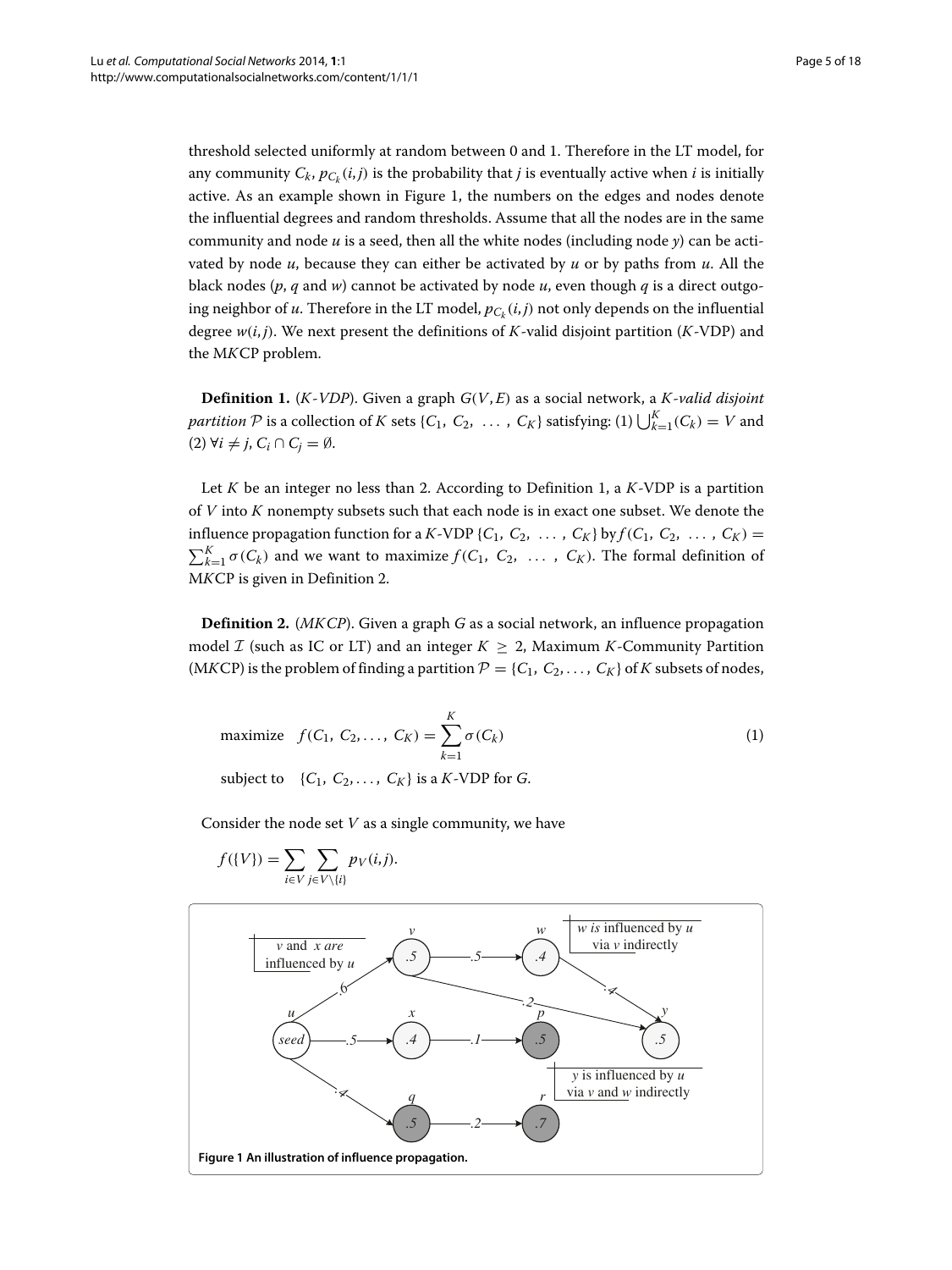It is clear that when partitioning the social network into two or more communities, some pairs  $(i, j)$  will be separated and thus both  $p_V(i, j)$  and  $p_V(j, i)$  have to be removed in the sum of influence propagation. In addition, even though nodes *i* and *j* are partitioned into the same community *X*,  $p_X(i, j)$  may be less than  $p_Y(i, j)$ , and  $p_X(j, i)$  may be less than  $p_V(i, i)$  because X is a subset of V. Therefore, the influential propagation between any pair of nodes *i* and *j* is different for different community partitions no matter they are in the same community or not.

# <span id="page-5-0"></span>**Methods**

#### **Optimal algorithm for M2CP**

In this subsection, we present an optimal algorithm to M2CP for a class of influence propagation models. The algorithm is based on the Min Cut algorithm proposed in [\[46\]](#page-17-16). Before giving the formal algorithm and its theoretical analysis, we briefly discuss the difference between the Min Cut problem and the M2CP problem. A min cut of a graph *G* is a set of edges with the least number of elements (un-weighted case) or the least sum of weights (weighted case) that partitions *G* into two parts. On this basis, for M2CP, one may want to find a cut to minimize the influence propagation leaking out between the two parts. However, maximizing the sum of influence propagation within each community is not equivalent to minimizing the influence propagation crossing different communities. Figure [2](#page-5-1) shows an example. There are eight nodes which are partitioned into two communities  $C_1 = \{1, 2, 3, 4\}$  and  $C_2 = \{5, 6, 7, 8\}$ . Assume the gray-directed arcs are the possible influence propagation. Consider nodes 7, 5, and 1, respectively. It is clear that the influence received by nodes 7 and 5 will decrease after the partition because node 3 cannot influence node 7 and it cannot influence node 5 via node 7 indirectly. The influence received by node 1 also decreases because of the following: (1) node 5 cannot influence node 1, (2) node 7 cannot influence node 1 indirectly, and (3) node 3 cannot influence node 1 through the path  $(3 \rightarrow 7 \rightarrow 5 \rightarrow 1)$ . The first two kinds of influence propagation are between nodes in different communities, but the last one is between nodes in the same community. Therefore, maximizing the sum of influence propagation within each community is not just minimizing the influence propagation crossing different communities.

Given a social network as well as an influence propagation model, our algorithm iteratively finds *n*−1 partitions and selects the one with the maximum value as the final output.

<span id="page-5-1"></span>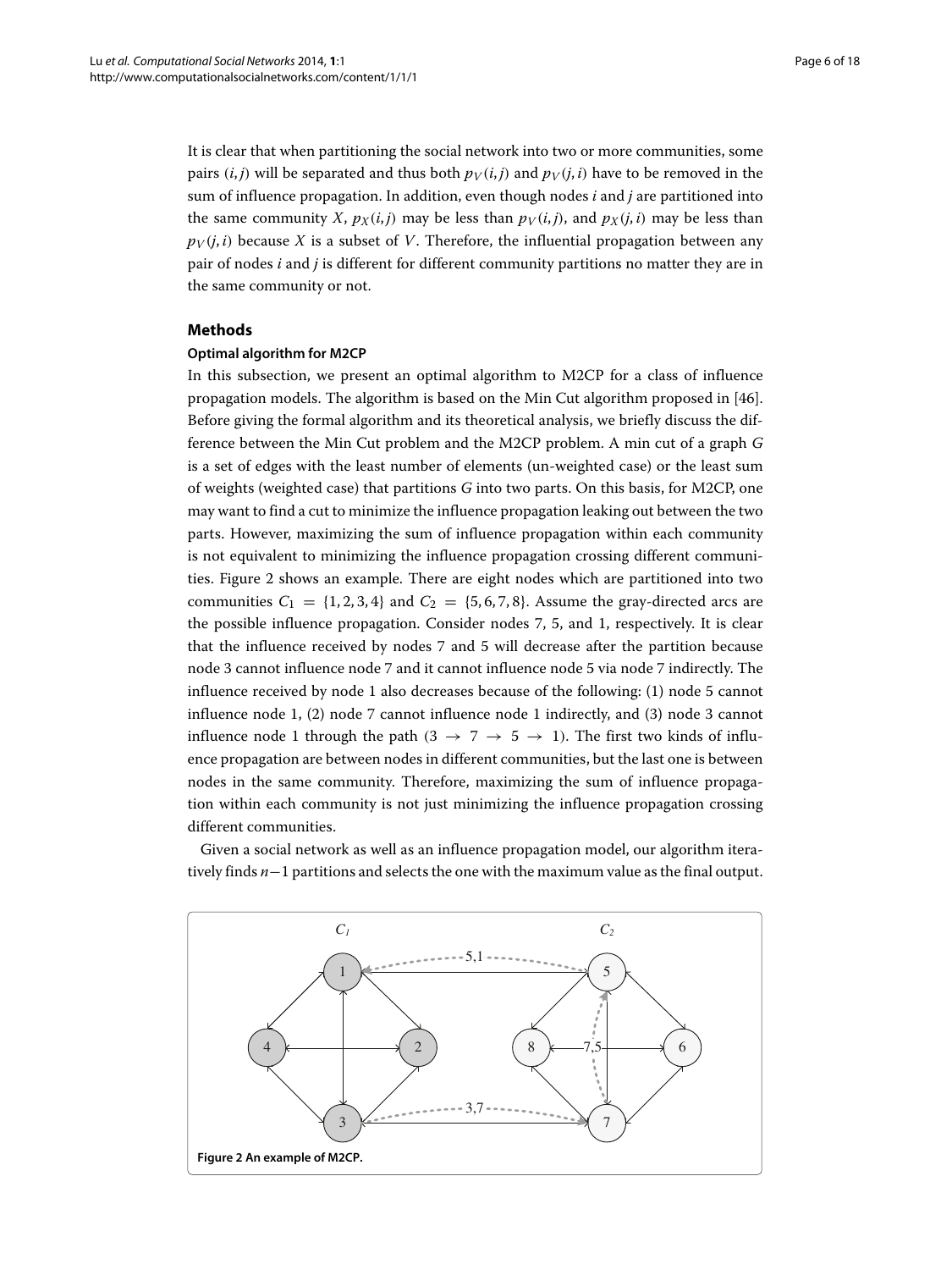In the beginning, we consider each node *i* as a single set and let  $V = \{S_1, S_2, \ldots, S_n\}$  as the collection of all the sets where  $S_i = \{i\}$ . Select an arbitrary set  $S_i \in V$  and let  $\mathcal{A} = \{S_i\}$ . We then add the remainder sets one by one iteratively into  $A$ . Each time a set  $S_i$  with the maximum value of *ς* ( $A$ ,  $S_i$ ) is added, where  $\zeta(A, S_i) = \sigma(A \cup S_i) - \sigma(S_i)$ . When there are only one set  $S_l$  left,  $\{v(\lambda), v(\lambda)\}$  are considered as the first partition where  $v(\lambda)$  is defined as the set of nodes in  $\mathcal{X}$ . In addition, the last two sets not in  $\mathcal{A}$ , say  $\mathcal{S}_r$  and  $\mathcal{S}_l$ , are merged as a single set  $(S_r \cup S_l)$  for computing the next partition. The algorithm terminates when there are only one set in  $V$ . The pseudo-code is given in Algorithm [1.](#page-6-0)

# <span id="page-6-0"></span>**Algorithm 1** Algorithm for M2CP (AM2CP)

Input: Given a graph  $G$  as a social network and an influence propagation model  $I$ . Output: a 2-VDP for *G*.

- 1: construct a collection  $V$  of *n* sets:  $S_1, S_2, \ldots, S_n$ , each of which contains a single node in graph *G*;
- 2: **while**  $|\mathcal{V}| > 1$  **do**
- 3: let  $A = \{\{i\}\}\$ where  $\{i\}$  is an arbitrary set in  $\mathcal{V}$ ;
- 4: **while** |V|−|A| *>* 1 **do**
- 5: let  $S_j \leftarrow \argmax_{S_z \in \mathcal{V} \setminus A} (\varsigma(A, S_z));$
- 6: add  $S_i$  into  $A_i$ ;
- 7: **end while**
- 8: let  $\mathcal{P} \leftarrow (\nu(\mathcal{A}), \nu(\mathcal{V} \backslash \mathcal{A})).$
- 9: let  $\mathcal{P}_{\text{max}}$  store the partition with the maximum objective value  $f(\nu(\mathcal{A}), \nu(\mathcal{V}\setminus\mathcal{A}))$ ;
- 10: let  $S_{r,l}$  to be the union of last two sets  $S_r$  and  $S_l$  in  $(\mathcal{V}\setminus\mathcal{A})$ ;
- 11: delete  $S_r$  and  $S_l$  from  $V$  and add  $S_{r,l}$  into  $V$ ;
- 12: **end while**
- 13: return  $\mathcal{P}_{\text{max}}$ ;

The computational complexity of AM2CP (Algorithm [1\)](#page-6-0) depends on the time complexity of computing  $\sigma(\cdot)$ , which further depends on the time complexity of computing the influence propagation  $p_{C_k}(i, j)$  for community  $C_k$  and all the pairs  $(i, j)$  of nodes in it. In [\[15\]](#page-16-6), Chen et al. prove that it is  $\#P$ -hard to compute the exact influence propagation in LT and IC models. Therefore, in this work,  $p_{C_k}(i,j)$  is estimated by MC simulation. Assume we have a simulator to estimate  $\sigma(\cdot)$  in  $\tau$  time. Following Algorithm [1,](#page-6-0) we run steps (3 to 11) *n*−1 times for the *n*−1 partitions. For each partition, we add all the sets greedily into A that calls the function *σ* (·)  $O(n^2)$  times. Therefore, the overall running time of AM2CP is  $O(n^3\tau)$ .

We next show that AM2CP is an optimal solution for M2CP when the community influence propagation function  $\sigma(\cdot)$  is super-modular. Let *S* be a finite set. A function *f* :  $2^S \rightarrow R$  is super-modular if for any  $B \subset A \subset S$  and  $u \notin A$ ,

$$
\sigma(A \cup \{u\}) - \sigma(A) \ge \sigma(B \cup \{u\}) - \sigma(B),\tag{2}
$$

or equivalently for any *B*,  $A \subset S$ ,

$$
\sigma(A \cup B) + \sigma(A \cap B) \ge \sigma(A) + \sigma(B). \tag{3}
$$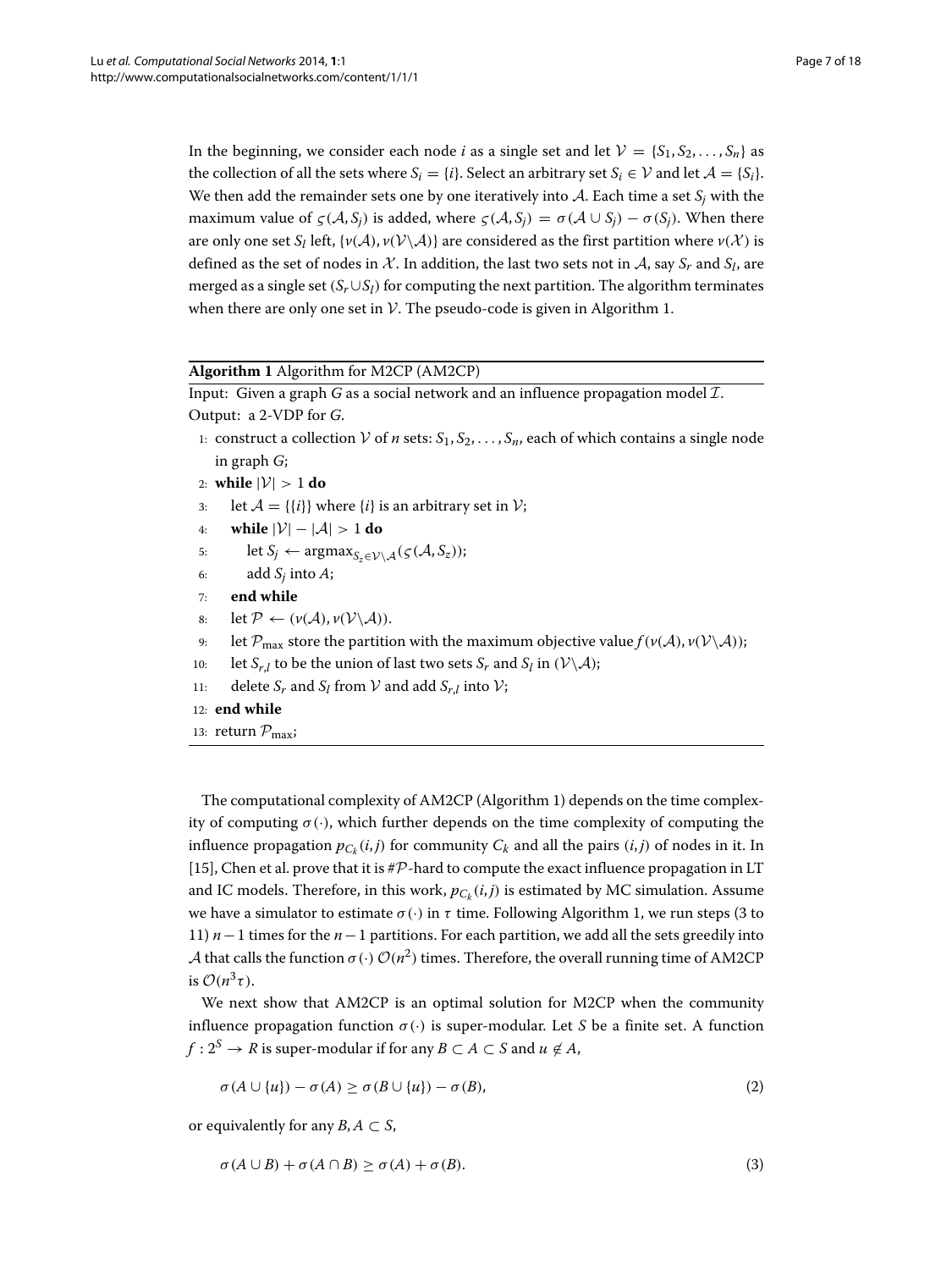<span id="page-7-0"></span>**Theorem 1.** *If the influence propagation function σ (*·*) is super-modular, AM2CP is an optimal solution for M2CP.*

*Proof.* Based on AM2CP, each time we find a partition  $\mathcal{P} = (\nu(\mathcal{A}), \nu(\mathcal{V}\setminus\mathcal{A}))$  that separates the last two sets *Sr* and *Sl*, and we merge the two sets for the next round. To show Theorem [1,](#page-7-0) it is sufficient to show that  $P$  has the maximum objective function value  $\sigma$  (*v*( $\mathcal{A}$ )) +  $\sigma$  (*v*( $\mathcal{V}\setminus\mathcal{A}$ )) among all the partitions separating *S<sub>r</sub>* and *S<sub>l</sub>*, where *v*( $\mathcal{X}$ ) is the set of nodes in  $X$ . We prove it by induction.

Without loss of generality, we assume the sets added into  $A$  are in the order:  $S_{i_1}, S_{i_2}, \ldots, S_{i_{|V|}}$  for round *i* and let  $A_{i_j}$  denote the collection of the first *j* sets added into  $\mathcal{A}$  in round *i*. Then for any  $\mathcal{S} \subseteq \mathcal{A}_{i_1}$  and  $S_{i_j}$  with  $j > 2$ , we have  $\sigma(\nu(\mathcal{A}_{i_2})) + \sigma(S_{i_j}) \geq 1$  $\sigma(\nu(\mathcal{A}_{i_2}\backslash\mathcal{S}))+\sigma(S_{i_j}\cup\nu(\mathcal{S}))$  because  $\nu(\mathcal{S})$  is either  $S_{i_1}$  or  $\emptyset$ . Assume  $\sigma(\nu(\mathcal{A}_{i_{k'}}))+\sigma(S_{i_j})\geq 0$  $\sigma$  (*v*( $A_{i_{k'}}\setminus S$ )) +  $\sigma$  ( $S_{i_j}$   $\cup$   $\nu(S)$ ) for any 2  $\leq$   $k' < k$ ,  $S \subseteq A_{i_{k'-1}}$  and  $S_{i_j}$  with  $j > k'$ . We next show that  $\sigma(\nu(\mathcal{A}_{i_k})) + \sigma(S_{i_j}) \ge \sigma(\nu(\mathcal{A}_{i_k}\backslash \mathcal{S})) + \sigma(S_{i_j}\cup \nu(\mathcal{S}))$  for any  $\mathcal{S} \subseteq \mathcal{A}_{i_{k-1}}$  and  $S_{i_j}$ with  $j > k$ .

Consider the following two cases: (1)  $S_{i_{k-1}} \in S$  and (2)  $S_{i_{k-1}} \notin S$ . When  $S_{i_{k-1}} \notin S$ ,  $w$ e have  $\sigma(\nu(\mathcal{A}_{i_{k-2}})) + \sigma(S_{i_j}) \geq \sigma(\nu(\mathcal{A}_{i_{k-2}} \setminus \mathcal{S})) + \sigma(S_{i_j} \cup \nu(\mathcal{S}))$  due to the assumption. Therefore,  $\sigma(\nu(A_{i_k})) + \sigma(S_{i_j}) \geq \sigma(\nu(A_{i_k} \setminus S)) + \sigma(S_{i_j} \cup \nu(S))$  because (1)  $\nu(A_{i_k}) =$  $\nu(\mathcal{A}_{i_k}\backslash \mathcal{S})\cup \nu(\mathcal{A}_{i_{k-2}}), (2)\nu(\mathcal{A}_{i_{k-2}}\backslash \mathcal{S})=\nu(\mathcal{A}_{i_k}\backslash \mathcal{S})\cap \nu(\mathcal{A}_{i_{k-2}})$  and (3)  $\sigma(\cdot)$  is super-modular.

When  $S_{i_{k-1}} \in S$ , we have  $\sigma(\nu(\mathcal{A}_{i_{k-1}})) + \sigma(S_{i_k}) \ge \sigma(\nu(S)) + \sigma(S_{i_k} \cup \nu(\mathcal{A}_{i_{k-1}} \setminus S))$  due to the assumption in which  $\sigma(\nu(\mathcal{S})) = \sigma(\nu(\mathcal{A}_{i_{k-1}})\setminus \nu(\mathcal{A}_{i_{k-1}}\setminus \mathcal{S}))$ . Since  $\sigma(\cdot)$  is super-modular, we have  $\sigma(\nu(\mathcal{A}_{i_{k-1}}) \cup S_{i_j}) - \sigma(\nu(\mathcal{A}_{i_{k-1}})) \ge \sigma(\nu(\mathcal{S}) \cup S_{i_j}) - \sigma(\nu(\mathcal{S}))$ . In sum, we have  $\sigma(v(\mathcal{A}_{i_k}\backslash\mathcal{S}))+\sigma(S_{i_j}\cup\nu(\mathcal{S}))\leq \sigma(v(\mathcal{A}_{i_{k-1}})\cup S_{i_j})+\sigma(S_{i_k}).$  In addition we have  $\sigma(v(\mathcal{A}_{i_{k-1}})\cup\mathcal{S}_{i_{k-1}})$  $S_{i_j}$ ) +  $\sigma(S_{i_k}) \leq \sigma(\nu(\mathcal{A}_{i_k})) + \sigma(S_{i_j})$  because in AM2CP,  $S_{i_k} = \argmax_{S_z \in \mathcal{V} \setminus \mathcal{A}_{i_{k-1}}} (\sigma(\mathcal{A}_{i_{k-1}} \cup S_{i_{k-1}}))$  $(S_z) - \sigma(S_z)$ ). Therefore in both cases, we have  $\sigma(\nu(\mathcal{A}_{i_k})) + \sigma(S_{i_j}) \ge \sigma(\nu(\mathcal{A}_{i_k}\backslash \mathcal{S})) + \sigma(S_{i_j}\cup \mathcal{S})$  $\nu(S)$ ). By induction, we have  $\sigma(\nu(\mathcal{A}_{i|{\mathcal{V}}|-1})) + \sigma(S_{i|{\mathcal{V}}|}) > \sigma(\nu(\mathcal{A}_{i|{\mathcal{V}}|-1}\setminus S)) + \sigma(S_{i|{\mathcal{V}}|}\cup \nu(S))$  for any  $S \subseteq A_{i_{|Y|=2}}$ . Therefore, the partition P of each round *i* in AM2CP has the maximum objective function value among all the partitions separating the last two sets. Each time we compare P with  $P_{\text{max}}$  and merge the last two sets. Therefore  $P_{\text{max}}$  is an optimal partition for the M2CP problem when the influence propagation function  $\sigma(\cdot)$  is super-modular.  $\Box$ 

Since AM2CP is an optimal solution if  $\sigma(\cdot)$  is super-modular, we are interested in the influence propagation models in which the influence propagation function  $\sigma(\cdot)$  is supermodular. Note that *σ (*·*)*, in this paper, is different from the influence function defined in [\[14\]](#page-16-4). In this paper  $\sigma(X)$  is the sum of influence propagation within *X* for every node in *X*, i.e.,  $\sigma(X) = \sum_{i \in X} \sigma_X(i)$ . In [\[14\]](#page-16-4)  $\sigma(X)$  is the influence propagation of seed set *X* in the entire social network. We show the following lemma.

<span id="page-7-1"></span>**Lemma 1.** *When the influence propagation model is LT, for any two communities: B*  $\subset$ *A, and a node u*  $\notin A$ *, we have*  $\sigma(A \cup \{u\}) - \sigma(A) > \sigma(B \cup \{u\}) - \sigma(B)$ *.* 

*Proof.* The influence propagation in the LT model, as shown in [\[14\]](#page-16-4), can be simulated as a random process by flipping coins. Assume we have flipped all the coins in advance, then an edge is declared to be 'live' if the coin flip indicated an influence will be propagated successfully and it is declared blocked otherwise. A node *j* is influenced by a seed *i* if and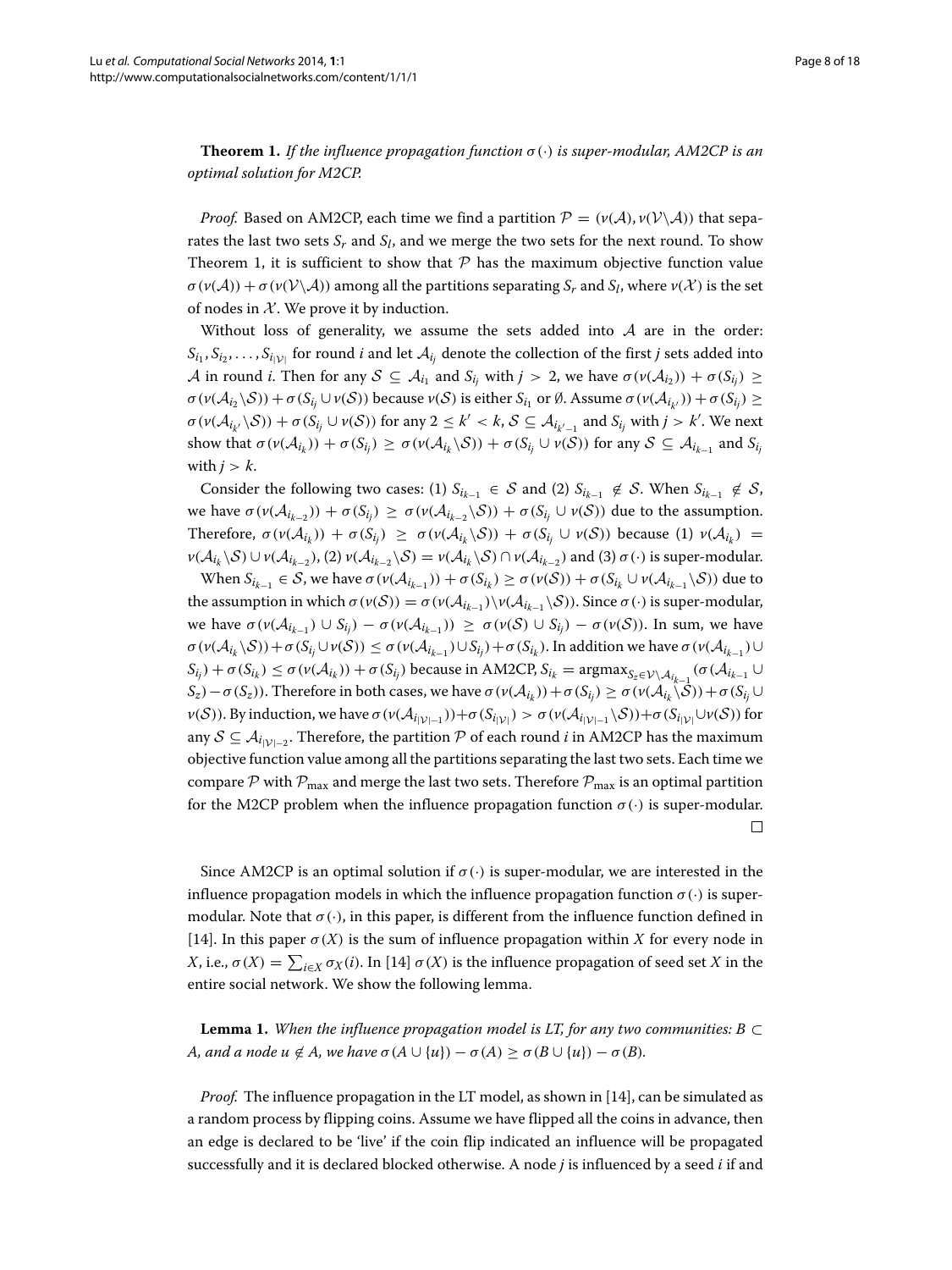only if there is a path of live edges from *i* to *j*. According to this principle, any simple path from *i* to *j* has a certain probability to be a live path. In [\[15\]](#page-16-6), Chen et al. prove that for any node *i*, the influence propagation of *i* is equal to  $\sum_{\text{sp}\in \text{SP}(i)}w(\text{sp})$  where  $\text{SP}(i)$  is the set of all the simple paths starting from *i* and *w(*sp*)* is the probability that sp is a live path. Therefore, for a community *X* and a node  $i \in X$ ,  $\sigma_X(i) = \sum_{\text{sp} \in \text{SP}_X(i)} w(\text{sp})$  where  $\text{SP}_X(i)$  is the set of simple paths starting from *i* in community *X*, and  $\sigma(X) = \sum_{i \in X} \sigma_X(i)$  is the sum of probabilities for all the simple paths in *X*. Since for any two communities,  $B \subset A$ , the set of simple paths in *B* is a subset of the set of simple paths in *A*, we have  $\sigma(A) > \sigma(B)$ . Similarly, we have  $\sigma(A \cup \{u\}) - \sigma(A) \ge \sigma(B \cup \{u\}) - \sigma(B)$  because  $\sigma(A \cup \{u\}) - \sigma(A)$ is the sum of probabilities of simple paths visit *u* exactly once in community  $(A \cup \{u\})$ , and  $\sigma(B \cup \{u\}) - \sigma(B)$  is the sum of probabilities of simple paths visit *u* exactly once in community  $(B \cup \{u\})$  which is a subset of the former. Therefore, the influence propagation function  $\sigma(\cdot)$  in the LT model is super-modular.  $\Box$ 

# **Theorem 2.** *AM2CP is an optimal solution for M2CP in the LT model.*

*Proof.* The theorem follows directly from Theorem [1](#page-7-0) and Lemma [1.](#page-7-1)  $\Box$ 

By Lemma [1,](#page-7-0) we show that  $\sigma(\cdot)$  is super-modular in the LT model. We next show that  $\sigma(\cdot)$  in the IC model, however, is not super-modular. The description of IC model can be found in detail in [\[14\]](#page-16-4). Here we just give a counterexample. As an example shown in Figure [3,](#page-8-0) the weights are as follows:  $w(1, 2) = w(1, 3) = w(1, 4) = 1$  and  $w(2, 5) = w(1, 4) = 1$  $w(3,5) = w(4,5) = 0.5$ . According to the edges in Figure [3,](#page-8-0) nodes 2, 3, and 4 cannot influence each other and nodes 2, 3, 4, and 5 cannot influence node 1. Let community  $A = \{1, 2, 3, 5\}$  and community  $B = \{1, 2, 5\}$ . So *B* is a subset of *A*. By direct computing, we have  $\sigma(A \cup \{4\}) - \sigma(A) = 5.375 - 3.75 = 1.625$  and  $\sigma(B \cup \{4\}) - \sigma(B) = 3.75 - 2 = 1.75$ . Therefore,  $\sigma(A \cup \{4\}) - \sigma(A) < \sigma(B \cup \{4\}) - \sigma(B)$  which implies  $\sigma(\cdot)$  is not super-modular in the IC model.

<span id="page-8-0"></span>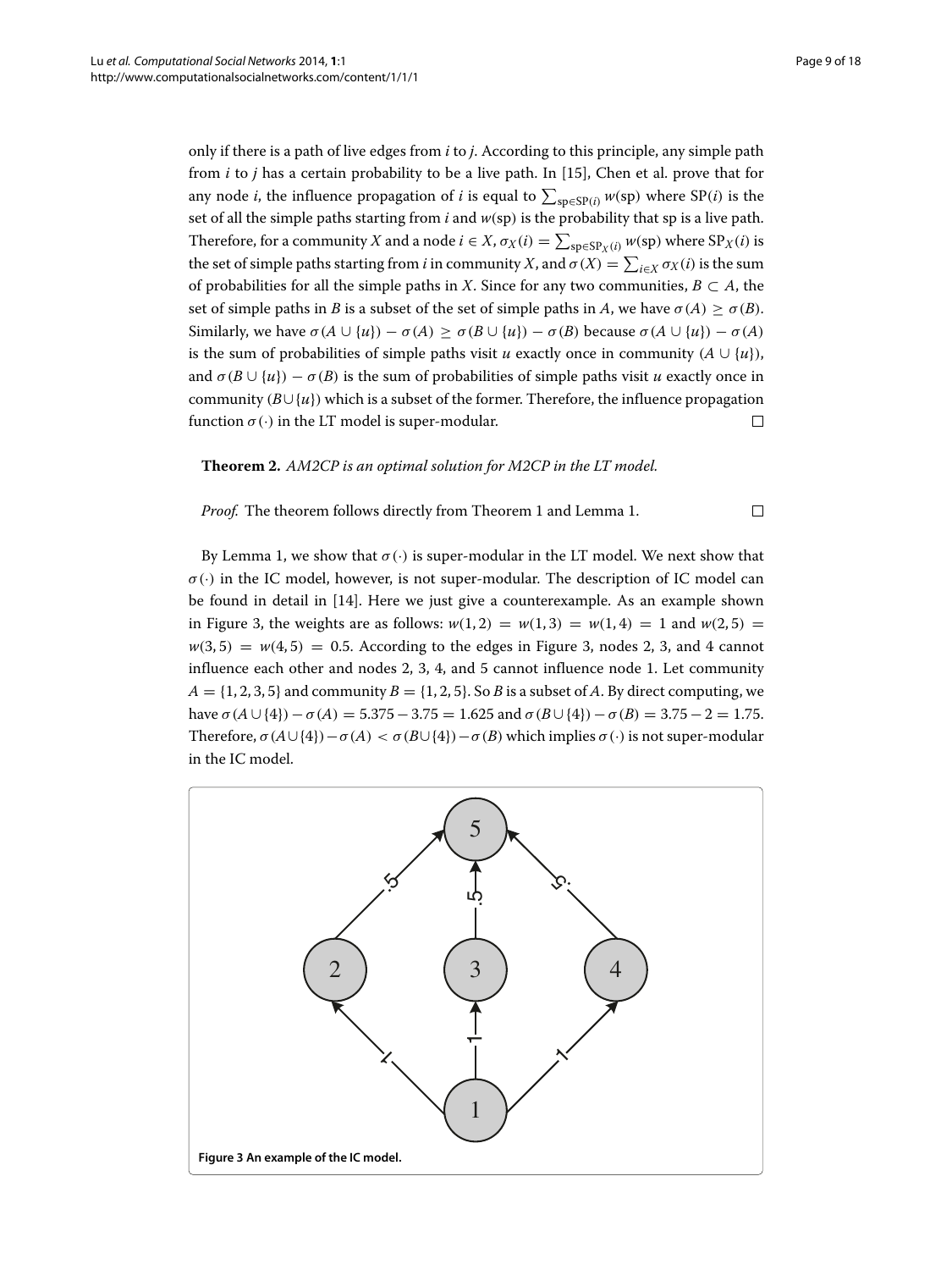#### **Hardness**

In this subsection, we study the hardness of M*K*CP. We show that the M*K*CP problem, with arbitrary  $K$ , is  $N \mathcal{P}$ -hard in the LT or IC model.

<span id="page-9-0"></span>**Theorem 3.** *The MKCP problem is*  $\mathcal{NP}$ -hard in the LT model for general K.

*Proof.* To prove Theorem [3,](#page-9-0) we do a polynomial time reduction from the Minimum *K*-Cut problem. The input of Minimum *K*-Cut is a simple graph  $G(V, E)$  without directions and an integer *M*. The objective is to find a set of at most *M* edges which when deleted, separate the graph into exactly *K* nonempty components. It is well known that the Minimum *K*-Cut problem is  $\mathcal{NP}$ -hard for general *K*.

Given a graph *G(V*, *E)* for the Minimum *K*-Cut problem, we construct a social network *G*<sup> $\prime$ </sup> (*V'*, *E'*) as follows: (1) For each node *i*  $\in$  *V*, create a node *i*<sup> $\prime$ </sup> in *V'*. (2) For each edge *(i, j)* ∈ *E*, create two edges  $(i', j')$  and  $(j', i')$  in *E'*. (3) Let  $\Delta$  denote the maximum degree in *G* and *n* denote the number of nodes in *G*. Assign weight  $w(i',j') = \frac{1}{(n\Delta)^2}$  for all the edges  $(i', j') \in E'.$ 

It is clear that the reduction can be done in polynomial time. We next show that there is a *K*-Cut with *M* edges if and only if there is a *K*-VDP  $\mathcal{P}$  with  $f(\mathcal{P}) \geq \frac{2(|E| - M)}{(n\Delta)^2}$ . Assume there is a *K*-Cut with *M* edges, then graph *G* can be partitioned into *K* communities with |*E*|−*M* edges within the *K* communities. Consider the same partition in *G* . The one-hop influence propagation is  $\frac{2(|E| - M)}{(n\Delta)^2}$ . Therefore, we have a *K*-VDP  $\mathcal P$  with  $f(\mathcal P) > \frac{2(|E| - M)}{(n\Delta)^2}$ for *G'*. Conversely, assume there is a *K*-VDP  $\mathcal P$  for *G'* with  $f(\mathcal P)\geq \frac{2(|E|-M)}{(n\Delta)^2}$ . It has been shown in [\[16\]](#page-16-5) that for any nodes  $\forall i, j, l \in V$ , the probability of influence propagation from *i* to *j* via node *l* is equal to *w(i*, *l)w(l*, *j)* in the LT model. Therefore, a single two-hop influence propagation is  $\frac{1}{(n\Delta)^4}$ . The number of two-hop simple paths for any node  $i' \in V'$ is no more than  $\Delta^2$ . Therefore, the sum of two-hop influence propagation for every node in  $V'$  is no more than  $\frac{n\Delta^2}{(n\Delta)^4} = \frac{1}{n^3\Delta^2}$ . By direct computing, we have the sum of  $(r+1)$ -hop influence propagation is less than the sum of *r*-hop influence propagation for any node *i*. Since the length of simple paths is no more than *n*, we have the sum of multi-hop influence propagation for every node in *V'* is less than  $\frac{1}{(n\Delta)^2}$ . This implies that  $f(\mathcal{P}) \ge \frac{2(|E| - M)}{(n\Delta)^2}$ if and only if the one-hop influence propagation is no less than  $\frac{2(|E| - M)}{(n\Delta)^2}$ . Therefore, the same partition in *G* is a *K*-Cut with at most *M* edges. In sum, we prove Theorem [3.](#page-9-0)  $\Box$ 

#### <span id="page-9-1"></span>**Theorem 4.** *The MKCP problem is* N P*-hard in the IC model for general K.*

*Proof.* To prove Theorem [4,](#page-9-1) we can do the same reduction as the one in the proof of Theorem [3,](#page-9-0) i.e., assign uniform weight  $\frac{1}{(n\Delta)^2}$  on all the edges. It can be shown by induction that the sum of  $(r + 1)$ -hop influence propagation a node *i* received is less than the sum of *r*-hop influence propagation it received for any node  $i \in V'$  in the IC model. Therefore, by a similar argument, we have the sum of multi-hop influence propagation received for every node  $i \in V'$  is less than the edge weight. Therefore, there exists a *K*-Cut with *M* edges if and only if there is a *K*-VDP  $\mathcal{P}$  with  $f(\mathcal{P}) \ge \frac{2(|E| - M)}{(n\Delta)^2}$ .  $\Box$ 

The proofs of Theorems [3](#page-9-0) and [4](#page-9-1) are nothing but assign specific weights to make the multi-hop influence propagation negligible. It is intuitive that the general M*K*CP problem is even harder when multi-hop influence propagation is not negligible.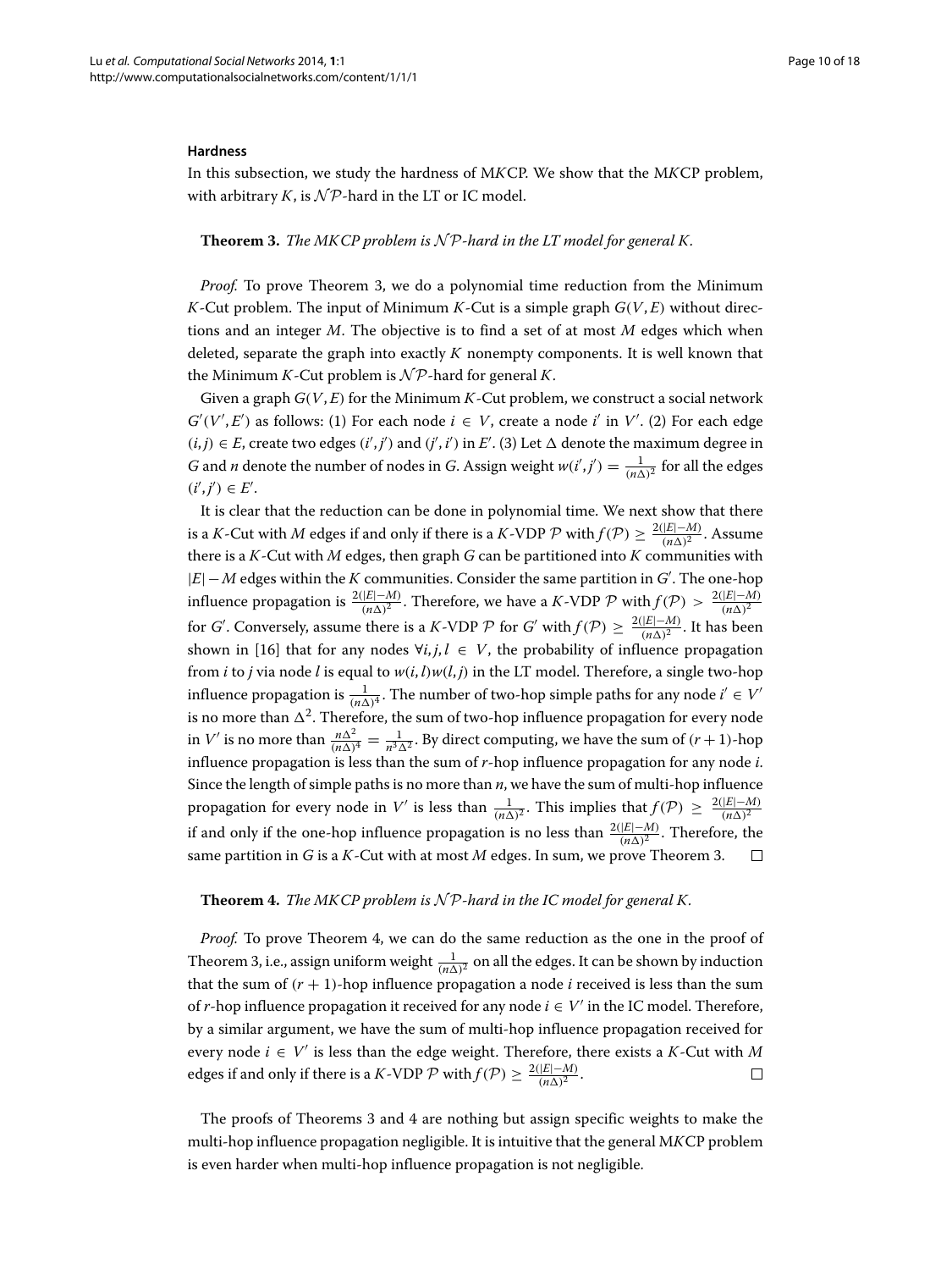#### **Heuristic algorithm for M***K***CP**

In this subsection, we present two heuristic algorithms for M*K*CP. As mentioned in ['Related work'](#page-1-0) section in the literature, there are mainly four categories of methods for community partition: hierarchy-based methods, spectrum-based methods, density-based methods, and modularity-based methods. In our point of view, spectrum-based methods, density-based methods, and modularity-based methods are not suitable for M*K*CP. In spectrum-based methods, communities are partitioned by studying the adjacency matrix which cannot reflect the information of influence propagation. In density-based methods, communities are defined as areas of higher density than the remainder of the data set. Therefore, this category of methods requires the location knowledge of nodes which cannot be formulated in our M*K*CP problem. In modularity-based methods, the objective of community partition is only to maximize the global modularity score. Therefore, all the three categories of methods cannot be applied for M*K*CP and we focus on hierarchy-based methods.

Generally speaking, hierarchical community partition is a method to build a hierarchy of communities. There are two strategies for hierarchical partition. One is *split* and the other is *merge*. Split is a top down approach, i.e., all the nodes start within one community, and splits are performed on one of the communities recursively. Conversely, merge is a bottom up approach, i.e., each node starts in a distinct community, and pairs of communities are merged recursively as a new community. For typical hierarchical community partition problems, *n* − 1 splits (or respectively merges) have to be done to build a hierarchy where *n* is the number of nodes. But for the M*K*CP problem, we need only *K* −1 splits or *n* − *K* merges respectively to obtain a *K*-VDP. We will determine the splits and merges in a greedy manner. The Split algorithm runs by calling AM2CP recursively, and each time it partitions a community *X* into two communities  $X_1$  and  $X_2$  with the minimum value of  $\sigma(X) - (\sigma(X_1) + \sigma(X_2))$ . The pseudo-code is given in Algorithm [2.](#page-10-0) The Merge algorithm runs by randomly selecting a community *X* each time and finding another community *Y* to maximize the value of  $\sigma(X \cup Y) - (\sigma(X) + \sigma(Y))$ . The pseudo-code is given in Algorithm [3.](#page-11-1)

#### <span id="page-10-0"></span>**Algorithm 2** Split algorithm for M*K*CP (SAM*K*CP)

Input: Given a graph  $G$  as a social network, an influence propagation model  $I$  and an integer *K*.

Output: a *K*-VDP for *G*.

1: let  $\mathcal{P} \leftarrow \{V\}$  (*P* holds the current communities);

2: **while**  $|\mathcal{P}| < K$  **do** 

- 3: let  $C_{z_1}$  and  $C_{z_2} \leftarrow \text{argmin}_{C_z \in \mathcal{P}} (\sigma(C_z) (\sigma(C_{z_1}) + \sigma(C_{z_2})))$  subject to  $C_{z_1} \cap C_{z_2} = \emptyset$ and  $C_{z_1} \cup C_{z_2} = C_z$ ;
- 4: put  $C_{z_1}$  and  $C_{z_2}$  into  $P$  and delete  $C_z$  from  $P$ ;

In the general case, the running time of a split with an exhaustive search requires exponential time. However, when  $\sigma(\cdot)$  is super-modular, we can apply AM2CP to determine  $C_{z_1}$  and  $C_{z_2}$  for each  $C_z$  which requires only  $\mathcal{O}(|C_z|^3 \tau)$  time. Now let us consider the

<sup>5:</sup> **end while**

<sup>6:</sup> return P;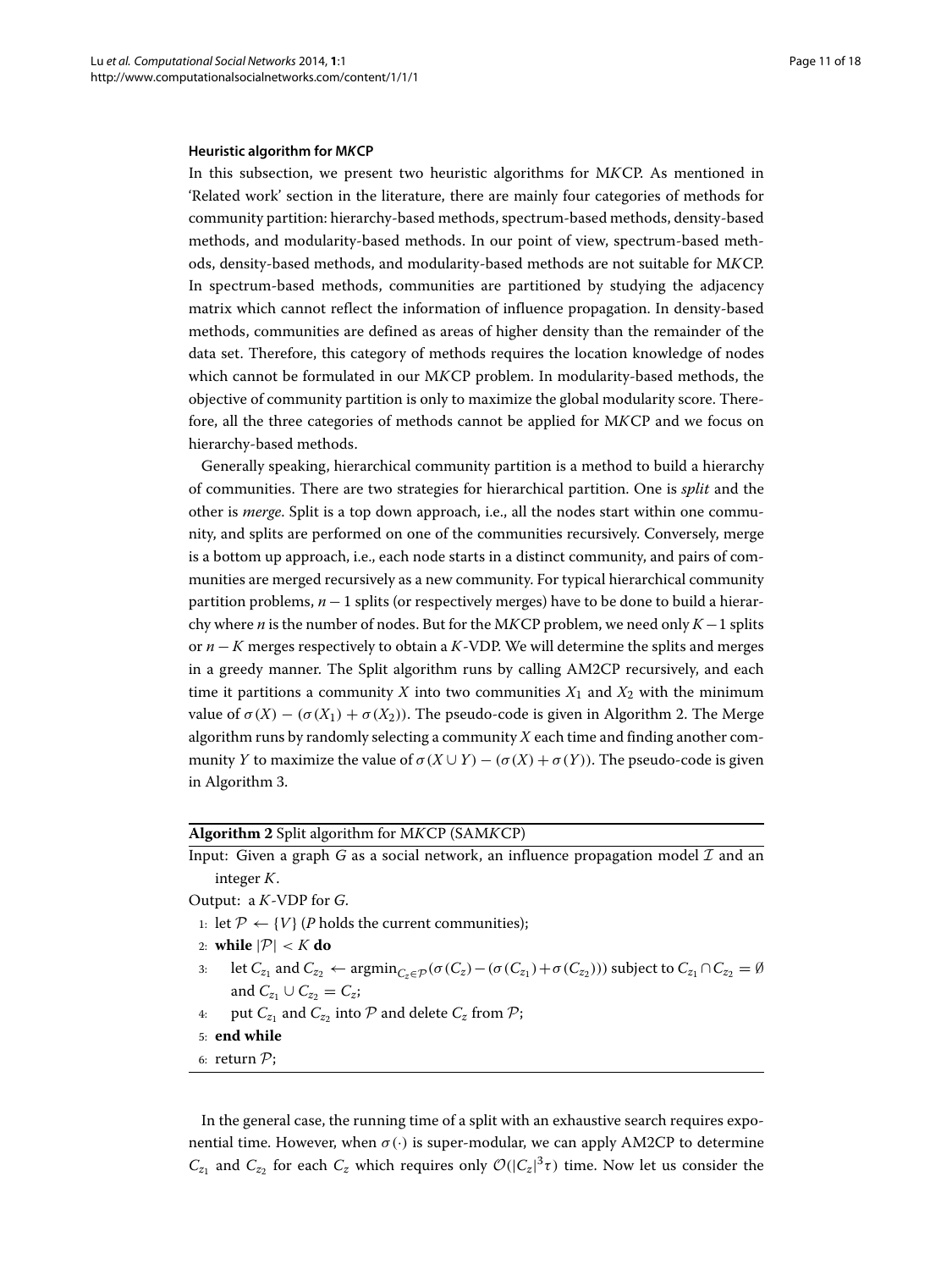computational complexity of SAM*K*CP (Algorithm [2\)](#page-10-0). To avoid duplicate computations, we can keep the optimal partition for each community in  $P$  and apply AM2CP on both  $C_{z_1}$  and  $C_{z_2}$  at step 4 to obtain their optimal partitions. Then the overall running time of SAM*K*CP is  $O(Kn^3\tau)$  when  $\sigma(\cdot)$  is super-modular.

#### <span id="page-11-1"></span>**Algorithm 3** Merge algorithm for M*K*CP (MAM*K*CP)

Input: Given a graph *G* as a social network, an influence propagation model  $I$  and an integer *K*.

Output: a *K*-VDP for *G*.

1: let  $\mathcal{P} \leftarrow \{C_1, C_2, \ldots, C_n\}$  where each  $C_i = \{i\}$  contains a single node in *G*;

- 2: **while**  $|\mathcal{P}| > K$  **do**
- 3: select a community  $C_i \in \mathcal{P}$  randomly;
- 4: let  $C_j \leftarrow \operatorname{argmax}_{C_j \in \mathcal{P} \setminus C_i} (\sigma(C_i \cup C_j) \sigma(C_i) \sigma(C_j));$
- 5: let  $C_{i,j} \leftarrow C_i \cup C_j$ ;
- 6: put  $C_{i,j}$  into  $P$  and delete  $C_i$  and  $C_j$  from  $P$ ;
- 7: **end while**
- 8: return  $\mathcal{P}$ ;

In step 4 of MAM*K*CP (Algorithm [3\)](#page-11-1), in order to maximize the marginal gain, we have to compute  $\sigma(C_i \cup C_j)$  for all the communities  $C_i \in \mathcal{P}$ , thus, MAM*KCP* requires  $\mathcal{O}(n^2 \tau)$ time to obtain a *K*-VDP when *n* is large and *K* is small. The computational complexity of SAM*K*CP is even higher. Therefore, they may be not suitable for large social networks. To improve the running time performance, here we provide an alternative merge strategy for implementing MAM*K*CP. Instead of merging the communities with the maximum marginal gain, in step 4 we estimate the influence propagation of *Ci* through the entire graph, i.e.,  $\sigma_V(C_i)$ , and then compute the average influence received by  $C_i$  from  $C_i$ , which is defined as  $\frac{\sum_{l \in C_i} \sum_{r \in C_j} p_V(l,r)}{|C_j|}$ , for all the communities  $C_j \neq C_i$ . This can be done by simply accumulating  $p_V(l,r)$  for each community  $C_i$  when we computing  $\sigma_V(C_i)$ . Finally, we merge *Ci* with a community with the highest average received influence. In such a way, a merge can be done in  $O(\tau)$  time. The overall running time of MAM*KCP* is only  $O(n\tau)$ .

According to the complexity analysis, MAM*K*CP is better than SAM*K*CP in terms of the running time performance. For some large social networks, we can apply the simplified version of MAM*K*CP which requires only linear time. In terms of the partition quality, intuitively, SAM*K*CP is better than MAM*K*CP because it considers the global optimization (top-down approach) each time and MAM*K*CP considers the local optimization (bottom-up approach). We will demonstrate their performance through simulation in the next section.

# <span id="page-11-0"></span>**Results and discussion**

In this section, we carry out experiments over real-world social networks. The influence propagation is based on the well-known LT and IC models, and we run MC simulation to estimate the influential propagation function  $\sigma(\cdot)$ . We begin by describing the algorithms, data sets, and experimental settings in ['Algorithm,'](#page-12-0) ['Data set,](#page-12-1)' and ['Experiment setting'](#page-12-2) sections, respectively, and then discuss the experimental results in ['Experiment result'](#page-12-3) section.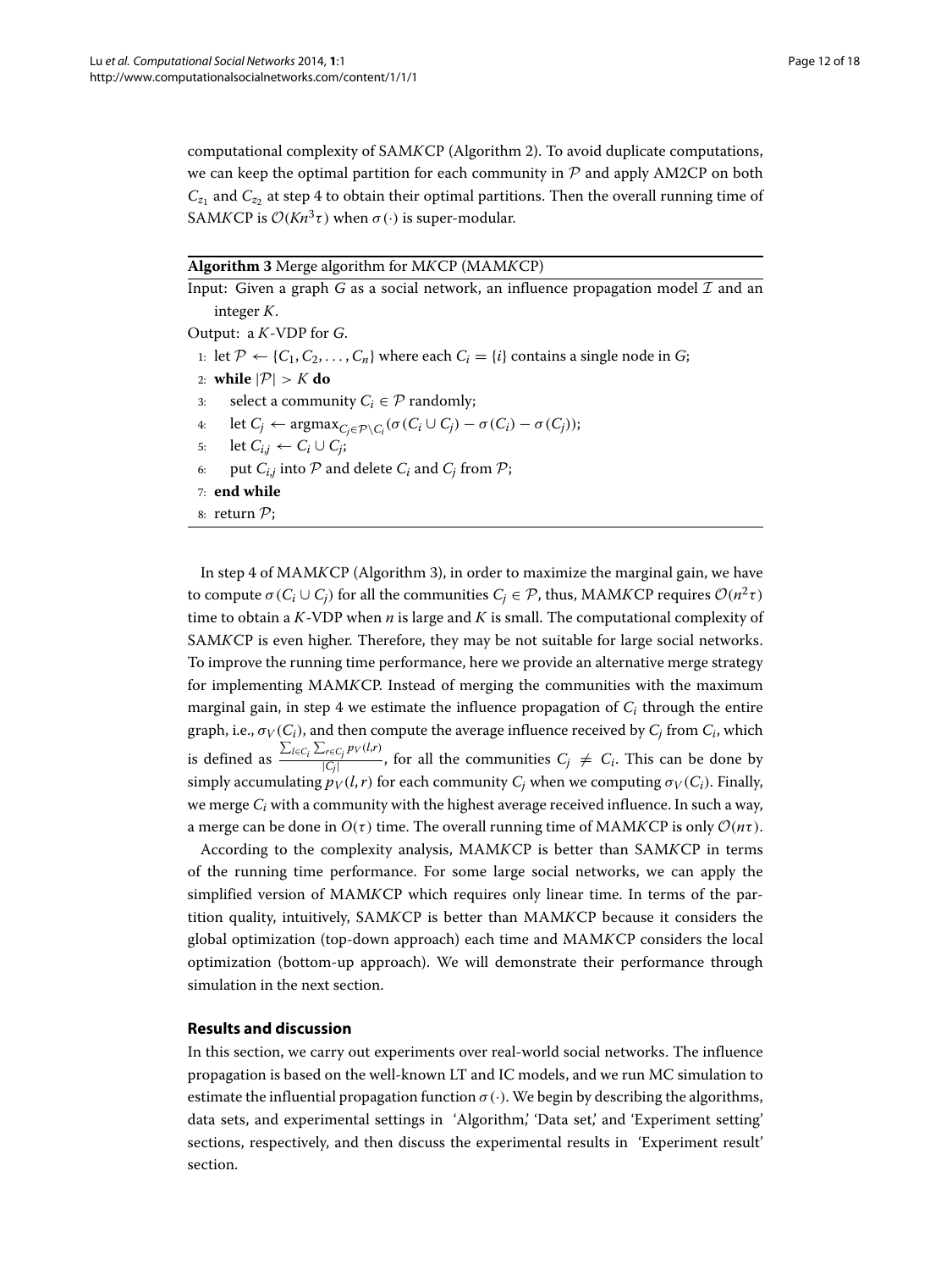#### <span id="page-12-0"></span>**Algorithm**

In addition to the proposed algorithms, (SAM*K*CP, Algorithm [2\)](#page-10-0) and (MAM*K*CP, Algorithm [3\)](#page-11-1), we also implement two classic community partition algorithms for comparison purposes. One is a Modularity-based Algorithm (MODUA) proposed in [\[47\]](#page-17-17) and the other is a Spectrum-based Algorithm (SPECA) proposed in [\[48\]](#page-17-18). Given a graph *G*, MODUA finds communities by optimizing the modularity score locally and it terminates until a maximal modularity score is obtained. Therefore, MODUA cannot partition *G* into a given number *K* of communities. While SPECA is flexible for the number *K* of communities, it partitions a graph iteratively into *K* communities by minimizing the general cut each time according to the adjacent matrix. To the best of our knowledge, we do not find any algorithm which is designed for disjoint community partition with the objective of maximizing the influence propagation within each community. In addition, we do not find any density-based algorithm that can be applied to our M*K*CP problem.

#### <span id="page-12-1"></span>**Data set**

We conduct simulation on three real-world social networks as follow: (1) NetHEPT: taken from the co-authorship network in 'High Energy Physics (Theory)' section (from 1991 to 2003) of arXiv [\(http://arXiv.org\)](http://arXiv.org). The nodes in NetHEPT denote the authors, and the edges represent the co-authorship. HetHEPT has 15,229 nodes and 31,376 edges. (2) NetEmail: taken from the email interchange network in University of Rovira i Virgili (Tarragona). The nodes in NetEmail denote the members in the university, and the edges represent email interchanges among the members (the data set is available at [http://deim.](http://deim.urv.cat/~alephsys/data.php) [urv.cat/~alephsys/data.php\)](http://deim.urv.cat/~alephsys/data.php). NetEmail has 1,133 nodes and 10,902 edges. (3) NetCLUB: taken from the relationship network in Zachary's Karate club network, which is described by Wayne Zachary in [\[49\]](#page-17-19). NetCLUB has 34 nodes and 78 edges.

#### <span id="page-12-2"></span>**Experiment setting**

In this study, we assume that the influential degree from nodes *i* to *j* depends on the closeness of their relationship and the probability  $p(i)$  for node *i* where  $p(i)$ , as defined in [Problem description'](#page-3-0) section, is the probability that node *i* would produce an influence propagation or would share knowledge with others. We apply the method proposed in [\[14\]](#page-16-4) to estimate the closeness  $c(i, j)$  between *i* and *j*. Let deg<sub>in</sub> $(j)$  denote the in-degree of node *j*, then  $c(i, j) = e(i, j) / \text{deg}_{\text{in}}(j)$ , where  $e(i, j)$  denotes the number of edges from *i* to *j*. Due to the lack of ground truth, we independently assign uniform random 0.1%, 1%, and 10% to sharing probabilities  $p(i)$  for all the nodes *i*. Then we assume  $\forall (i, j) \in E$ , *i* has a chance of  $w(i, j) = \frac{p(i)e(i,j)}{\deg_{\text{in}}(j)}$  to influence *j*.

#### <span id="page-12-3"></span>**Experiment result**

We first evaluate the performance of our algorithms on NetCLUB. In algorithm SAM*K*CP or MAM*K*CP, *σ (*·*)* is computed by running MC simulation 1,000 times and get the average. Although AM2CP is not an optimal solution in the IC model, we still apply it in the splits in the simulation of IC model to improve the computational efficiency. Since MODUA is not flexible for the number of communities, we first apply MODUA to get a partition of NetCLUB and then apply our algorithms and SPECA to partition NetCLUB into the same number of communities. Figures [4](#page-13-0) and [5](#page-13-1) show the experimental results for the LT and IC models respectively. NetCLUB is partitioned into four communities. In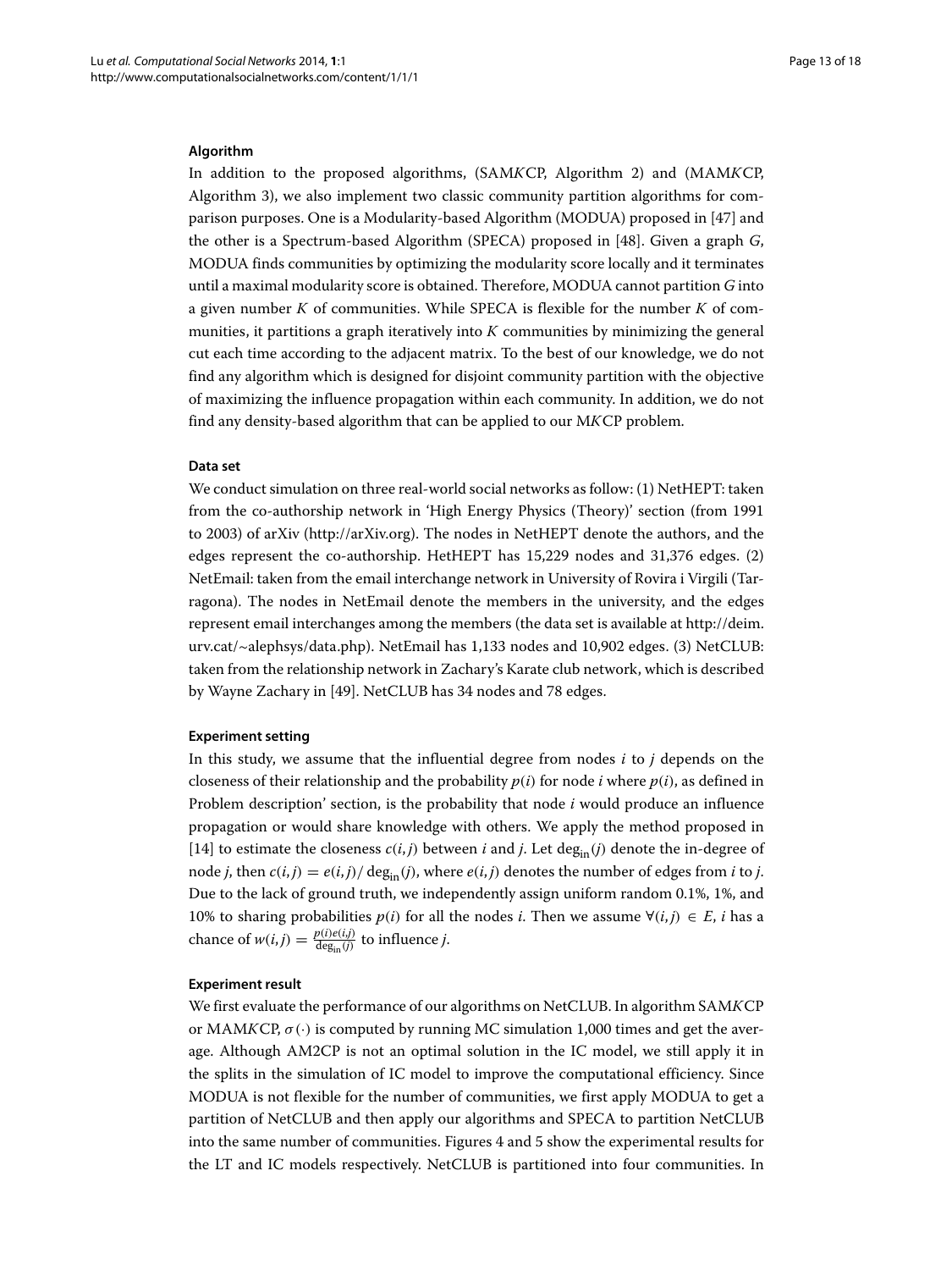

<span id="page-13-0"></span>terms of influence propagation, both SAM*K*CP and MAM*K*CP are better than MODUA and SPECA. SAM*K*CP outperforms MODUA and SPECA by about 40% and 70% respectively. In addition, from Figures [4](#page-13-0) and [5,](#page-13-1) we can see the influence propagation of each partition is increasing gradually and linearly when the times of simulation increase, which reflects the reliability of experimental results.

In the second experiment, we compare MAM*K*CP with MODUA and SPECA on NetEmail. SAM*K*CP is removed due to its high computational complexity. Figures [6](#page-14-0) and [7](#page-14-1) show the experimental results. The network is partitioned into 88 communities. MAM*K*CP has the maximum sum of influence propagation. The performance of SPECA

<span id="page-13-1"></span>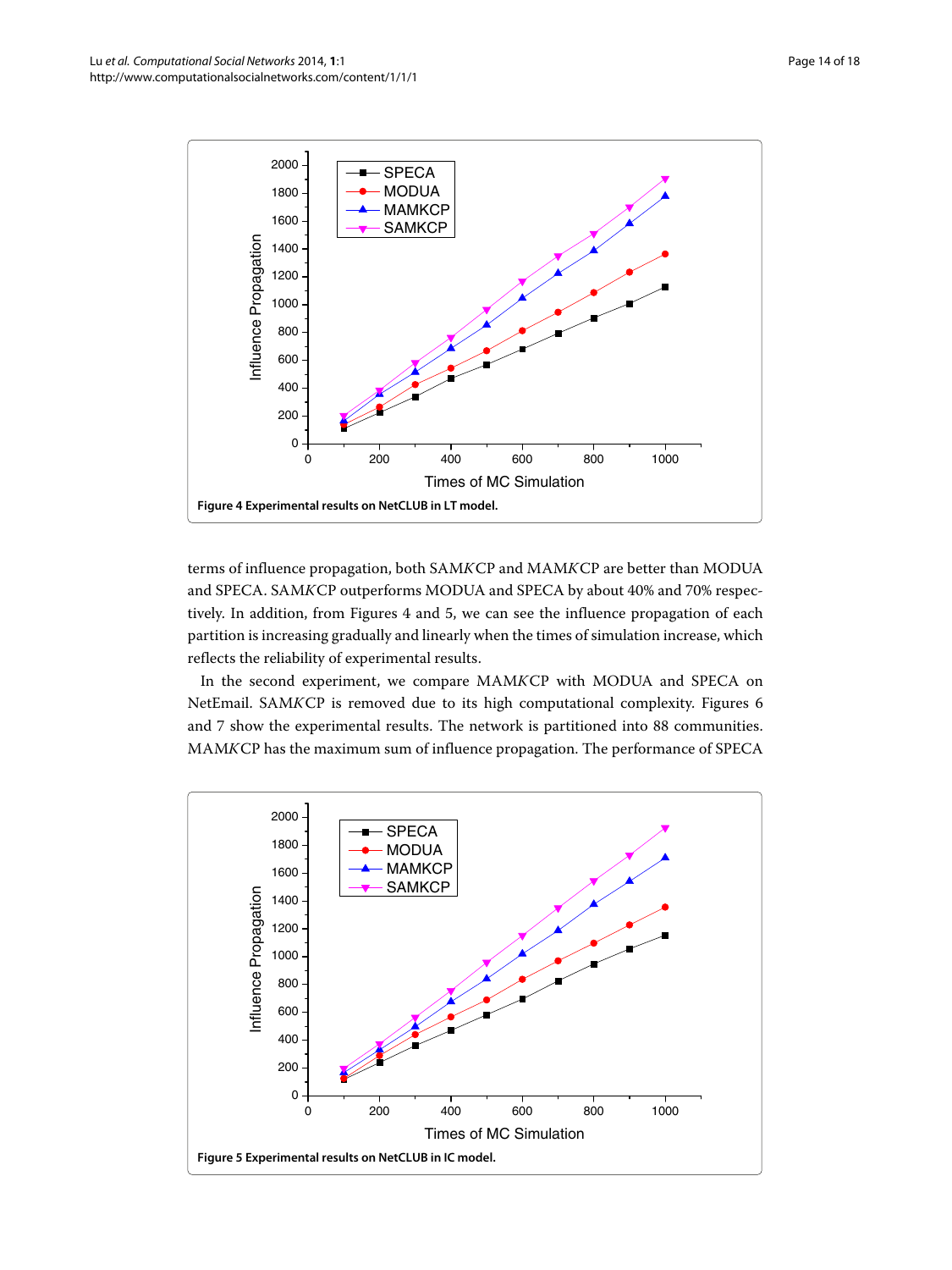

<span id="page-14-0"></span>is poor compared with MAM*K*CP and MODUA. The influence propagation within the partition of SPECA is about two times less than that of MAM*K*CP and about one time less than that of MODUA.

In the last experiment, we compare MAM*K*CP with MODUA and SPECA on NetHEPT. Since this network has 15,229 nodes and 31,376 edges, we use the simplified version of MAM*K*CP. Figures [8](#page-15-1) and [9](#page-15-2) show the experimental results. The network is partitioned into 1,820 communities. MAM*K*CP is still better than MODUA and SPECA, but the gap between MAM*K*CP and MODUA in this experiment is less than that in the second experiment. This agrees with our intuition in that simplified MAM*K*CP has a

<span id="page-14-1"></span>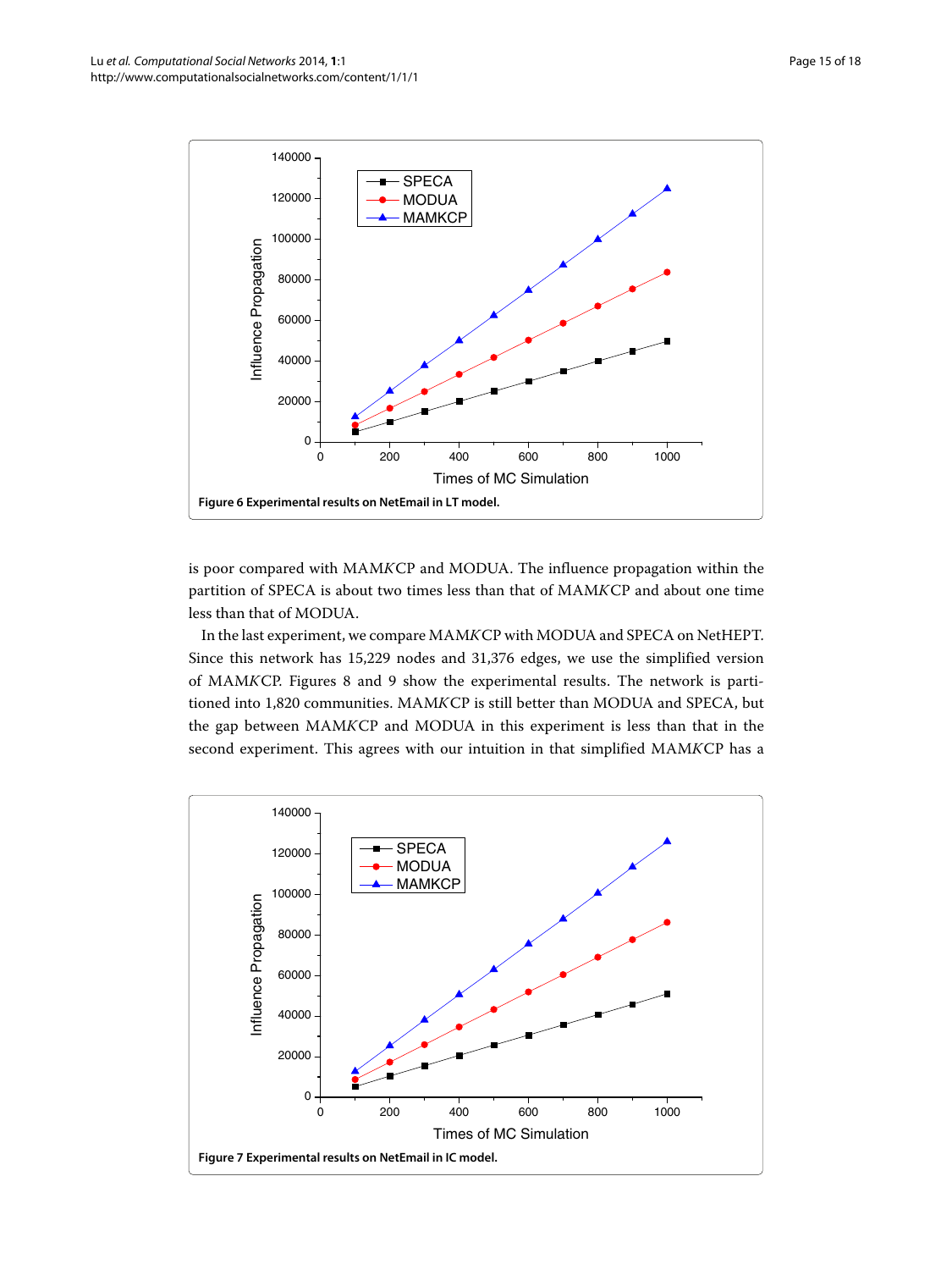

<span id="page-15-1"></span>lower computational complexity but also has some loss in performance. According to the three experimental results, we can conclude that the proposed algorithms are better than modularity-based and spectrum-based methods for finding communities in terms of influence propagation.

# <span id="page-15-0"></span>**Conclusions**

Community partition and influence propagation are important problems in social networks. In this paper, we investigate the Maximum *K*-Community Partition (M*K*CP) problem to maximize the sum of influence propagation within each community. We analyze the problem both theoretically and practically. Especially we show that the M2CP

<span id="page-15-2"></span>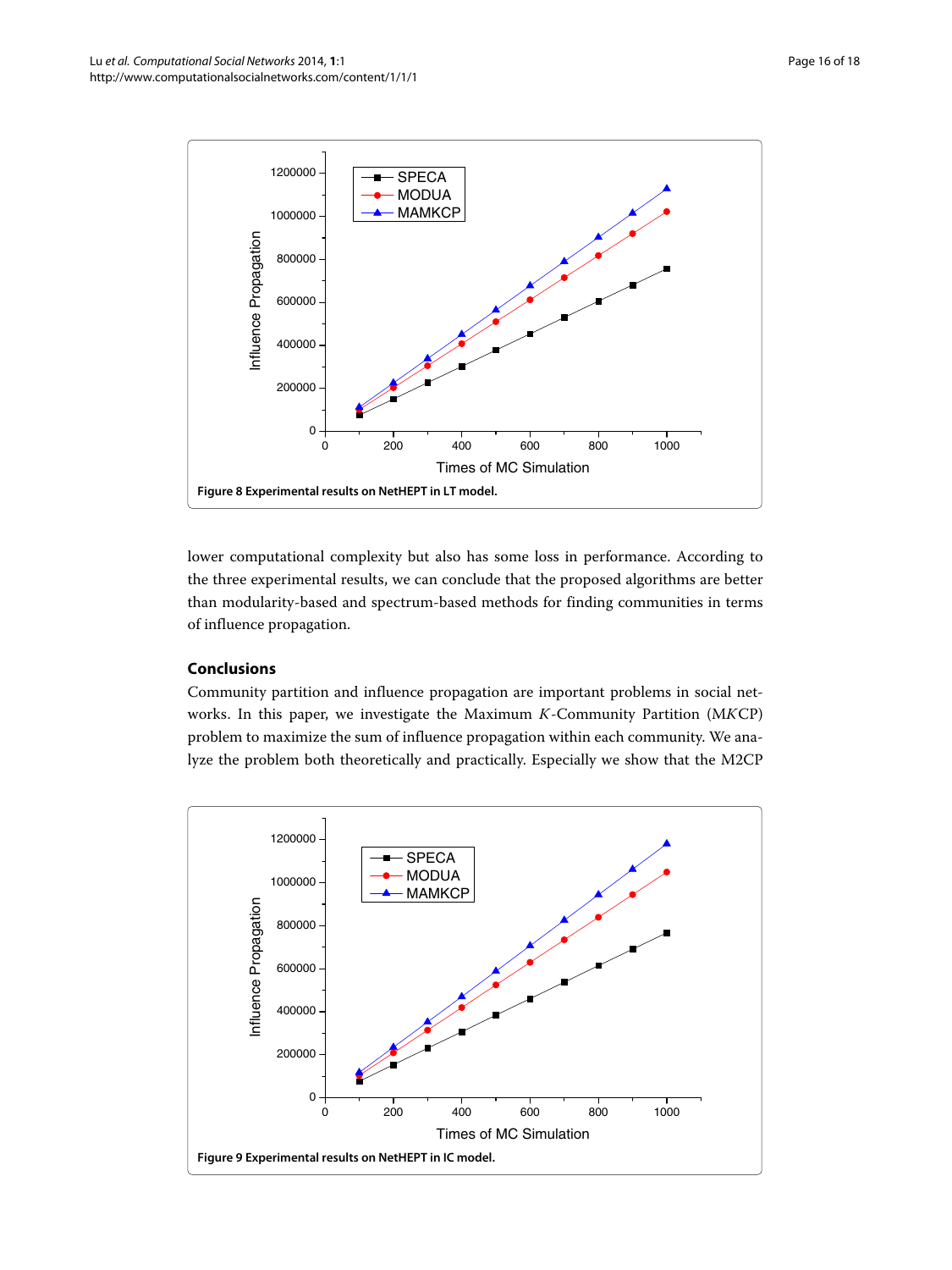problem can be solved efficiently for a class of influence propagation models. In addition, we prove that the M*KCP* problem is  $\mathcal{NP}$ -hard in the well-known LT and IC models for general *K*. We also develop two heuristic algorithms and demonstrate their efficiency through simulation on real-world social networks.

We believe this study is useful for the influence propagation problems. In future research, we plan to extend our work to the influence maximization problem to select the most influential nodes based on influence-based communities. Furthermore, we will study potential applications of influence-based communities in social networks.

#### **Competing interests**

The authors declare that they have no competing interests.

#### **Authors' contributions**

ZL and YZ formulated the problem and did the algorithm design and implementation. WL, WW, and XC contributed to the theoretical part of algorithm design and organized this research. All authors read and approved the final manuscript.

#### **Acknowledgements**

This research work is supported in part by National Science Foundation of USA under grants NSF 1137732 and NSF 1241626.

#### **Author details**

<sup>1</sup>NSF Center for Research on Complex Networks, Texas Southern University, 3100 Cleburne Street, Houston, TX 77004, USA. 2Department of Computer Science, University of Texas at Dallas, 800 W. Campbell Road, Richardson, TX 75080, USA. <sup>3</sup>Department of Computer Science, Texas Southern University, 3100 Cleburne Street, Houston, TX 77004, USA. 4Department of Computer Science, George Washington University, 2121 Eye Street NW, Washington DC 20052, USA.

#### Received: 31 December 2013 Accepted: 7 May 2014 Published online: 15 October 2014

#### **References**

- <span id="page-16-0"></span>1. Bollobas, B: Modern Graph Theory. Springer Verlag, New York (1998)
- <span id="page-16-9"></span>2. Girvan, M, Newman, MEJ: Community structure in social and biological networks. Proc. Natl. Acad. Sci. **99**(12), 7821–7826 (2002)
- <span id="page-16-10"></span>3. Luxburg, U: A tutorial on spectral clustering. Stat. Comput. **17**, 395–416 (2007)
- <span id="page-16-11"></span>4. Kannan, R, Vempala, S, Vetta, A: On clusterings: good, bad and spectral. J. ACM. **51**(3), 497–515 (2004)
- <span id="page-16-12"></span>5. Mancoridis, S, Mitchell, BS, Rorres, C: Using automatic clustering to produce high-level system organizations of source code. In: Proceedings of the 6th International Workshop on Program Comprehension, Ischia, Italy, 24–26 June 1998, pp. 45–53, (1998)
- <span id="page-16-8"></span>6. Newman, M, Girvan, M: Finding and evaluating community structure in networks. Phys. Rev. E. **69**, 026113 (2004)
- 7. White, S, Smyth, P: A spectral clustering approach to finding communities in graphs. In: SDM'05: Proceedings of the 5th SIAM International Conference on Data Mining, pp. 76–84, (2005)
- <span id="page-16-1"></span>8. Newman, M: Modularity and community structure in networks. Proc. Natl. Acad. Sci. USA. **103**(23), 8577–8582 (2006)
- <span id="page-16-2"></span>9. Brown, J, Reinegen, P: Social ties and word-of-mouth referral behavior. J. Consum. Res. **14**, 350–362 (1987)
- 10. Goldenberg, J, Libai, B, Muller, E: Using complex systems analysis to advance marketing theory development: modeling heterogeneity effects on new product growth through stochastic cellular automata. Acad. Market. Sci. Rev. **9**(3), 1–18 (2001)
- 11. Goldenberg, J, Libai, B, Muller, E: Talk of the network: a complex systems look at the underlying process of word-of-mouth. Market. Lett. **12**, 211–223 (2001)
- <span id="page-16-13"></span>12. Richardson, M, Domingos, V: Mining knowledge-sharing sites for viral marketing, Edmonton, Alberta, Canada, 23–26 July 2002, pp. 61–70. KDD (2002)
- <span id="page-16-3"></span>13. Domingos, P, Richardson, M: Mining the network value of customers, San Francisco, CA, USA, 26–29 August 2001, pp. 57–66. KDD (2001)
- <span id="page-16-4"></span>14. Kempe, D, Kleinberg, JM, Tardos, E: Maximizing the spread of influence through a social network. In: Proceedings of the 9th ACM SIGKDD International Conference on Knowledge Discovery and Data Mining, pp. 137–146. ACM, New York, (2003)
- <span id="page-16-6"></span>15. Chen, W, Yuan, Zhang, L: Scalable influence maximization in social networks under the linear threshold model. In: Proceedings of the 10th IEEE International Conference on Data Mining, Sydney, Australia, 14–17 December 2010, pp. 88–97, (2010)
- <span id="page-16-5"></span>16. Chen, W, Wang, C, Wang, Y: Scalable influence maximization for prevalent viral marketing in large-scale social networks. In: Proceedings of the 16th ACM SIGKDD International Conference on Knowledge Discovery and Data Mining, pp. 1029–1038. ACM, New York, (2010)
- <span id="page-16-7"></span>17. Wang, Y, Cong, G, Song, G, Xie, K: Community-based greedy algorithm for mining top-k influential nodes in mobile social networks. In: Proceedings of the 16th ACM SIGKDD International Conference on Knowledge Discovery and Data Mining (KDD'10), pp. 1039–1048. ACM, New York, (2010)